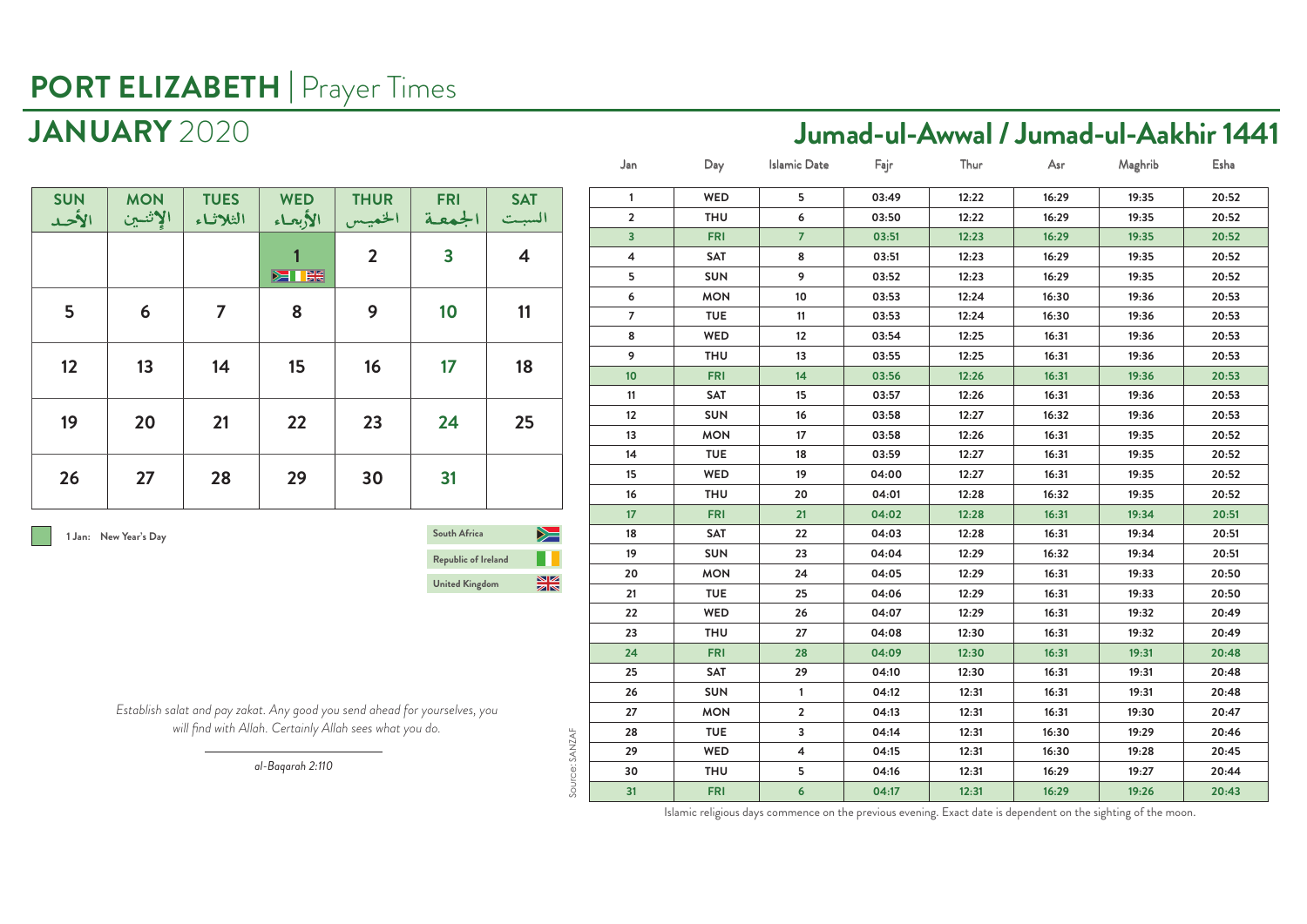### **FEBRUARY** 2020 **Jumad-ul-Aakhir / Rajab 1441**

| <b>SUN</b><br>الأحد | <b>MON</b><br>الإثنين | <b>TUES</b><br>الثلاثاء | <b>WED</b><br>الأبحاء | <b>THUR</b><br>الخميس | <b>FRI</b><br>الجمعة | <b>SAT</b><br>السبت |
|---------------------|-----------------------|-------------------------|-----------------------|-----------------------|----------------------|---------------------|
|                     |                       |                         |                       |                       |                      | 1                   |
| $\overline{2}$      | $\overline{3}$        | $\overline{\mathbf{4}}$ | 5                     | 6                     | 7                    | 8                   |
| 9                   | 10                    | 11                      | 12                    | 13                    | 14                   | 15                  |
| 16                  | 17                    | 18                      | 19                    | 20                    | 21                   | 22                  |
| 23                  | 24                    | 25                      | 26                    | 27                    | 28                   | 29                  |

*Both East and West belong to Allah, so wherever you turn, the Face of Allah is there. Allah is All- Encompassing, All-knowing.*

*al-Baqarah 2:115*

Source: SANZAF

Source: SANZAF

| Feb            | Day        | Islamic Date            | Fajr  | Thur  | Asr   | Maghrib | Esha  |
|----------------|------------|-------------------------|-------|-------|-------|---------|-------|
| $\mathbf{1}$   | SAT        | $\overline{7}$          | 04:18 | 12:31 | 16:29 | 19:26   | 20:43 |
| $\overline{2}$ | <b>SUN</b> | 8                       | 04:19 | 12:31 | 16:28 | 19:25   | 20:42 |
| 3              | <b>MON</b> | 9                       | 04:20 | 12:31 | 16:28 | 19:24   | 20:41 |
| 4              | <b>TUE</b> | 10                      | 04:21 | 12:31 | 16:27 | 19:23   | 20:40 |
| 5              | WED        | 11                      | 04:22 | 12:31 | 16:27 | 19:22   | 20:39 |
| 6              | <b>THU</b> | 12                      | 04:23 | 12:32 | 16:27 | 19:22   | 20:39 |
| $\overline{7}$ | <b>FRI</b> | 13                      | 04:24 | 12:32 | 16:27 | 19:21   | 20:38 |
| 8              | SAT        | 14                      | 04:25 | 12:32 | 16:26 | 19:20   | 20:37 |
| 9              | <b>SUN</b> | 15                      | 04:26 | 12:32 | 16:26 | 19:19   | 20:36 |
| 10             | <b>MON</b> | 16                      | 04:27 | 12:32 | 16:25 | 19:18   | 20:35 |
| 11             | <b>TUE</b> | 17                      | 04:28 | 12:32 | 16:25 | 19:17   | 20:34 |
| 12             | WED        | 18                      | 04:29 | 12:32 | 16:25 | 19:17   | 20:34 |
| 13             | <b>THU</b> | 19                      | 04:29 | 12:32 | 16:24 | 19:16   | 20:33 |
| 14             | <b>FRI</b> | 20                      | 04:30 | 12:32 | 16:24 | 19:15   | 20:32 |
| 15             | SAT        | 21                      | 04:31 | 12:32 | 16:23 | 19:14   | 20:31 |
| 16             | <b>SUN</b> | 22                      | 04:32 | 12:32 | 16:23 | 19:13   | 20:30 |
| 17             | <b>MON</b> | 23                      | 04:33 | 12:32 | 16:22 | 19:12   | 20:29 |
| 18             | <b>TUE</b> | 24                      | 04:34 | 12:32 | 16:22 | 19:11   | 20:28 |
| 19             | <b>WED</b> | 25                      | 04:35 | 12:32 | 16:21 | 19:10   | 20:27 |
| 20             | <b>THU</b> | 26                      | 04:36 | 12:32 | 16:20 | 19:08   | 20:25 |
| 21             | <b>FRI</b> | 27                      | 04:37 | 12:32 | 16:20 | 19:07   | 20:24 |
| 22             | SAT        | 28                      | 04:38 | 12:32 | 16:19 | 19:06   | 20:23 |
| 23             | <b>SUN</b> | 29                      | 04:39 | 12:32 | 16:19 | 19:05   | 20:22 |
| 24             | <b>MON</b> | 30                      | 04:40 | 12:31 | 16:17 | 19:03   | 20:20 |
| 25             | <b>TUE</b> | $\mathbf{1}$            | 04:41 | 12:31 | 16:17 | 19:02   | 20:19 |
| 26             | WED        | $\overline{2}$          | 04:42 | 12:31 | 16:16 | 19:01   | 20:18 |
| 27             | <b>THU</b> | 3                       | 04:42 | 12:31 | 16:16 | 19:00   | 20:17 |
| 28             | <b>FRI</b> | $\overline{\mathbf{4}}$ | 04:43 | 12:31 | 16:15 | 18:59   | 20:16 |
| 29             | SAT        | 5                       | 04:43 | 12:30 | 16:14 | 18:58   | 20:15 |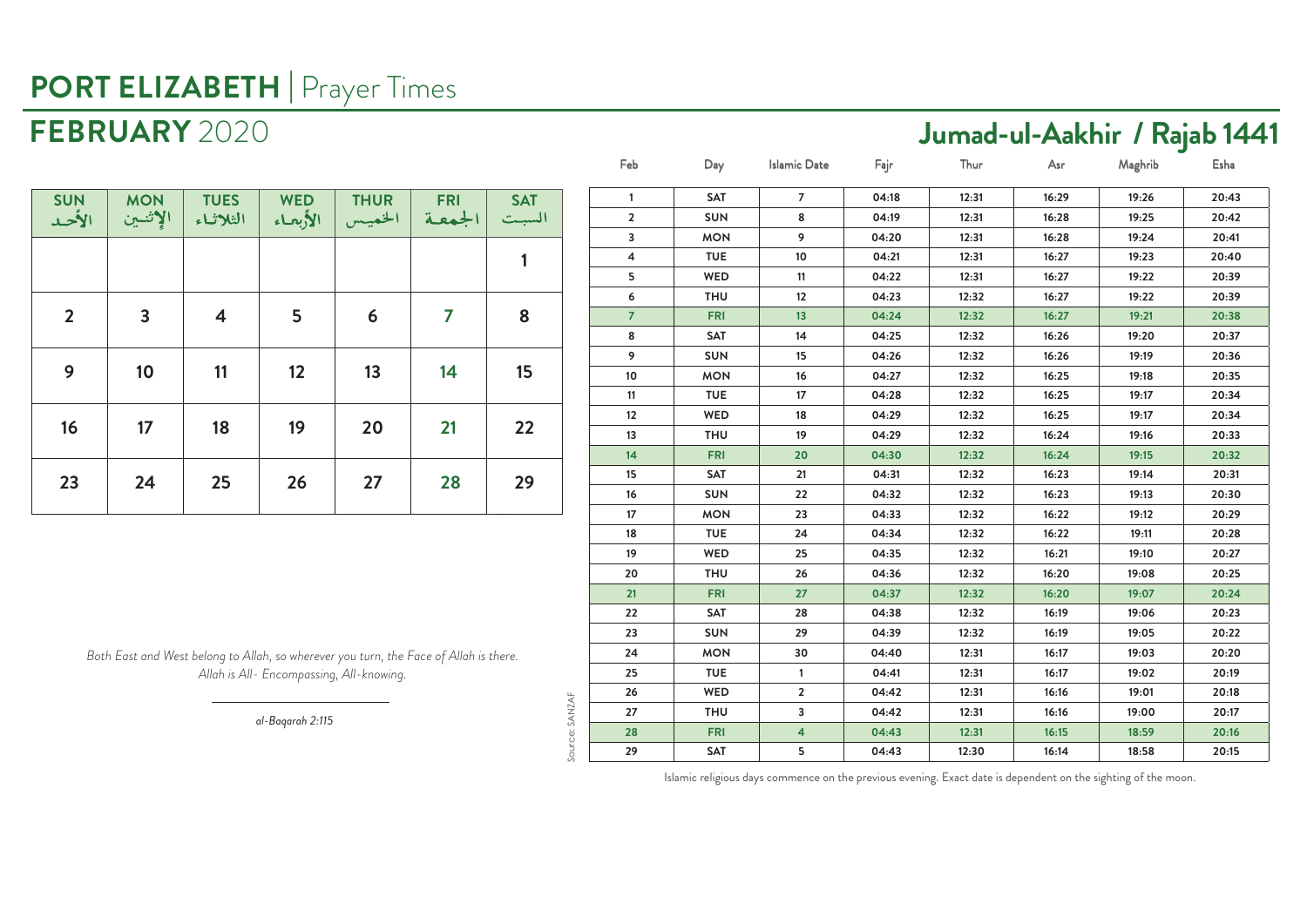### **MARCH** 2020 **Rajab / Sha'baan 1441**

| <b>SUN</b><br>الأحد                                                                               | <b>MON</b><br>الإثنين | <b>TUES</b><br>الثلاثاء | <b>WED</b><br>الأبعاء   | <b>THUR</b><br>الخميس | <b>FRI</b><br>الجمعة | <b>SAT</b><br>السبت |  |  |
|---------------------------------------------------------------------------------------------------|-----------------------|-------------------------|-------------------------|-----------------------|----------------------|---------------------|--|--|
| 1                                                                                                 | $\overline{2}$        | 3                       | $\overline{\mathbf{4}}$ | 5                     | 6                    | 7                   |  |  |
| 8                                                                                                 | 9                     | 10                      | 11                      | 12                    | 13                   | 14                  |  |  |
| 15                                                                                                | 16                    | 17<br>Ш                 | 18                      | 19                    | 20                   | 21<br>$\sum$        |  |  |
| 22                                                                                                | 23                    | 24                      | 25                      | 26                    | 27                   | 28                  |  |  |
| 29                                                                                                | 30                    | 31                      |                         |                       |                      |                     |  |  |
| ➣<br>South Africa<br>17 Mar: St Patrick's Day<br>Republic of Ireland<br>21 Mar: Human Right's Day |                       |                         |                         |                       |                      |                     |  |  |

*If their iman is the same as yours then they are guided. But if they turn away, they are entrenched in hostility. Allah will be enough for you against them. He is the All-Hearing, the All-Knowing.*

Source: SANZAF

Source: SANZAF

| Mar             | Day        | Islamic Date   | Fajr  | Thur  | Asr   | Maghrib | Esha  |
|-----------------|------------|----------------|-------|-------|-------|---------|-------|
| $\mathbf{1}$    | <b>SUN</b> | 6              | 04:44 | 12:30 | 16:14 | 18:57   | 20:14 |
| $\overline{2}$  | <b>MON</b> | $\overline{7}$ | 04:45 | 12:30 | 16:13 | 18:56   | 20:13 |
| 3               | <b>TUE</b> | 8              | 04:46 | 12:30 | 16:13 | 18:55   | 20:12 |
| $\pmb{4}$       | WED        | 9              | 04:47 | 12:30 | 16:12 | 18:53   | 20:10 |
| 5               | <b>THU</b> | 10             | 04:48 | 12:30 | 16:11 | 18:52   | 20:09 |
| $6\overline{6}$ | <b>FRI</b> | 11             | 04:49 | 12:30 | 16:11 | 18:51   | 20:08 |
| $\overline{7}$  | <b>SAT</b> | 12             | 04:49 | 12:29 | 16:09 | 18:49   | 20:06 |
| 8               | SUN        | 13             | 04:50 | 12:29 | 16:09 | 18:48   | 20:05 |
| 9               | <b>MON</b> | 14             | 04:51 | 12:29 | 16:08 | 18:47   | 20:04 |
| $10\,$          | <b>TUE</b> | 15             | 04:52 | 12:28 | 16:07 | 18:45   | 20:02 |
| 11              | WED        | 16             | 04:52 | 12:28 | 16:06 | 18:44   | 20:01 |
| 12              | <b>THU</b> | 17             | 04:53 | 12:28 | 16:06 | 18:43   | 20:00 |
| 13              | <b>FRI</b> | 18             | 04:54 | 12:28 | 16:05 | 18:42   | 19:59 |
| 14              | SAT        | 19             | 04:55 | 12:27 | 16:04 | 18:40   | 19:57 |
| 15              | <b>SUN</b> | 20             | 04:55 | 12:27 | 16:03 | 18:39   | 19:56 |
| 16              | <b>MON</b> | 21             | 04:56 | 12:27 | 16:03 | 18:38   | 19:55 |
| 17              | <b>TUE</b> | 22             | 04:57 | 12:26 | 16:01 | 18:36   | 19:53 |
| 18              | WED        | 23             | 04:58 | 12:26 | 16:01 | 18:35   | 19:52 |
| 19              | <b>THU</b> | 24             | 04:59 | 12:26 | 16:00 | 18:34   | 19:51 |
| 20              | <b>FRI</b> | 25             | 05:00 | 12:26 | 15:58 | 18:32   | 19:49 |
| 21              | SAT        | 26             | 05:00 | 12:25 | 15:58 | 18:31   | 19:48 |
| 22              | <b>SUN</b> | 27             | 05:01 | 12:25 | 15:58 | 18:30   | 19:47 |
| 23              | <b>MON</b> | 28             | 05:02 | 12:25 | 15:57 | 18:28   | 19:45 |
| 24              | <b>TUE</b> | 29             | 05:03 | 12:25 | 15:57 | 18:27   | 19:44 |
| 25              | WED        | 30             | 05:04 | 12:25 | 15:56 | 18:26   | 19:43 |
| 26              | <b>THU</b> | $\mathbf{1}$   | 05:04 | 12:24 | 15:54 | 18:24   | 19:41 |
| 27              | <b>FRI</b> | $\overline{2}$ | 05:05 | 12:24 | 15:54 | 18:23   | 19:40 |
| 28              | SAT        | 3              | 05:06 | 12:23 | 15:52 | 18:21   | 19:39 |
| 29              | <b>SUN</b> | 4              | 05:07 | 12:23 | 15:52 | 18:20   | 19:37 |
| 30              | <b>MON</b> | 5              | 05:08 | 12:23 | 15:51 | 18:19   | 19:36 |
| 31              | <b>TUE</b> | 6              | 05:08 | 12:22 | 15:50 | 18:17   | 19:34 |

Islamic religious days commence on the previous evening. Exact date is dependent on the sighting of the moon.

*al-Baqarah 2:137*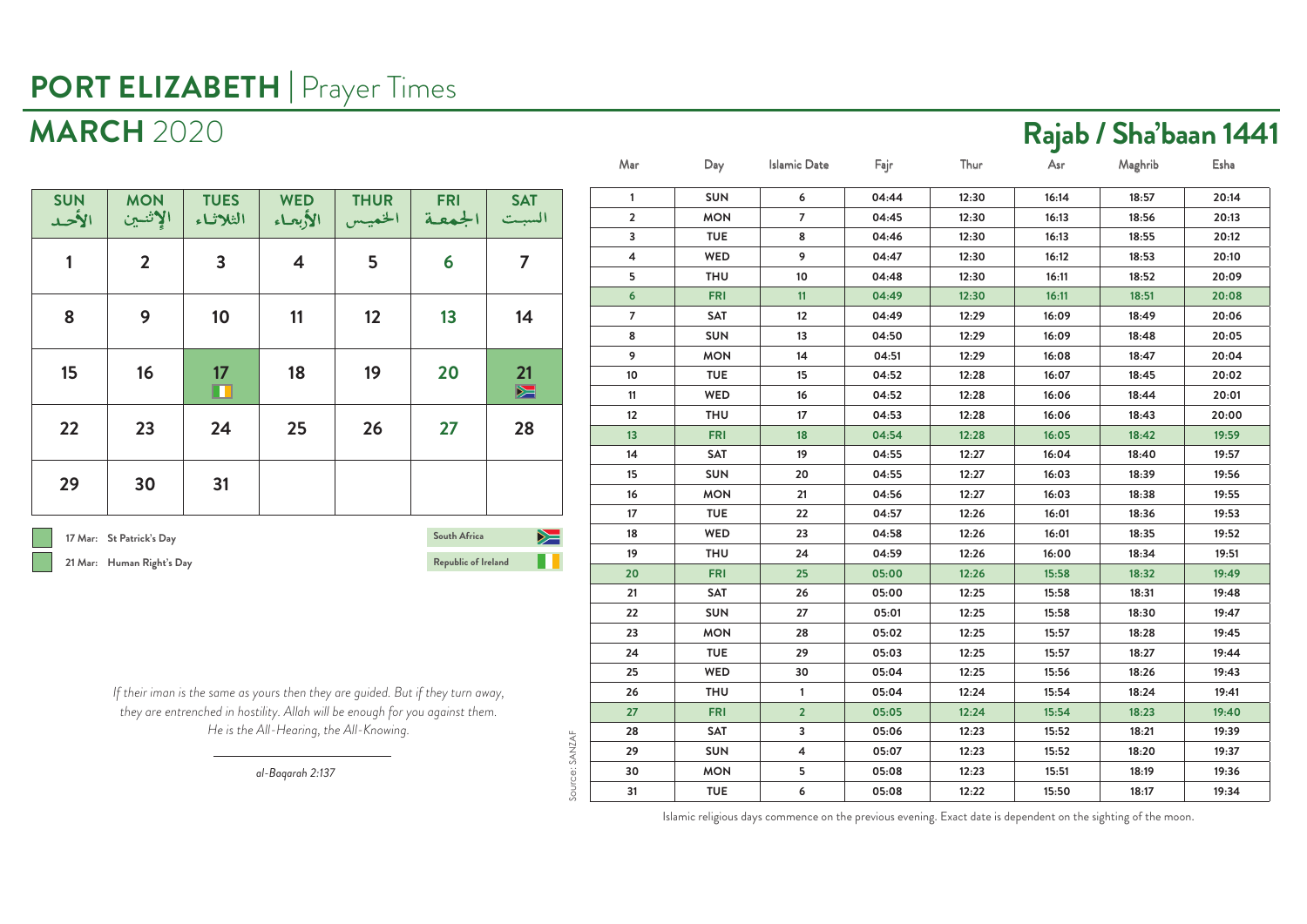| <b>SUN</b><br>الأحد         | <b>MON</b><br>الإثنين | <b>TUES</b><br>الثلاثاء | <b>WED</b><br>الأبعاء | <b>THUR</b><br>الخميس | <b>FRI</b><br>الجمعة    | <b>SAT</b><br>السبت |
|-----------------------------|-----------------------|-------------------------|-----------------------|-----------------------|-------------------------|---------------------|
|                             |                       |                         | 1                     | $\overline{2}$        | $\overline{\mathbf{3}}$ | 4                   |
| 5                           | 6                     | 7                       | 8                     | 9                     | 10<br>$\geq$            | 11                  |
| 12<br>$\sum_{n=1}^{\infty}$ | 13<br>KX              | 14                      | 15                    | 16                    | 17                      | 18                  |
| 19                          | 20                    | 21                      | 22                    | 23                    | 24                      | 25<br>XXX           |
| 26                          | 27<br>$\sum$          | 28                      | 29                    | 30                    |                         |                     |
| $\sim$                      | 10 Apr: Good Friday   | South Africa            | $\geq$                |                       |                         |                     |

**Republic of Ireland 12 Apr: Easter Sunday**  $\frac{N}{2}$  **13 Apr: Easter Monday / Family Day United Kingdom 25 Apr: Ramadaan starts\* 27 Apr: Freedom Day**

*If My slaves ask you about Me, I am near. I answer the call of the caller when he calls on Me. They should therefore respond to Me and believe in Me so that hopefully they will be rightly guided.*

a ka

| Apr                     | Day        | Islamic Date   | Fajr  | Thur  | Asr   | Maghrib | Esha  |
|-------------------------|------------|----------------|-------|-------|-------|---------|-------|
| 1                       | WED        | $\overline{7}$ | 05:09 | 12:22 | 15:49 | 18:16   | 19:33 |
| $\overline{\mathbf{2}}$ | <b>THU</b> | 8              | 05:10 | 12:22 | 15:49 | 18:15   | 19:32 |
| 3                       | <b>FRI</b> | 9              | 05:10 | 12:21 | 15:47 | 18:13   | 19:30 |
| 4                       | <b>SAT</b> | 10             | 05:11 | 12:21 | 15:47 | 18:12   | 19:29 |
| 5                       | <b>SUN</b> | 11             | 05:12 | 12:21 | 15:46 | 18:11   | 19:28 |
| 6                       | <b>MON</b> | 12             | 05:13 | 12:21 | 15:45 | 18:09   | 19:26 |
| 7                       | <b>TUE</b> | 13             | 05:13 | 12:20 | 15:44 | 18:08   | 19:25 |
| 8                       | WED        | 14             | 05:14 | 12:20 | 15:44 | 18:07   | 19:24 |
| 9                       | <b>THU</b> | 15             | 05:15 | 12:20 | 15:43 | 18:06   | 19:23 |
| 10                      | <b>FRI</b> | 16             | 05:15 | 12:19 | 15:42 | 18:04   | 19:21 |
| 11                      | SAT        | 17             | 05:16 | 12:19 | 15:41 | 18:03   | 19:20 |
| 12                      | <b>SUN</b> | 18             | 05:17 | 12:19 | 15:41 | 18:02   | 19:19 |
| 13                      | <b>MON</b> | 19             | 05:17 | 12:18 | 15:39 | 18:00   | 19:17 |
| 14                      | <b>TUE</b> | 20             | 05:18 | 12:18 | 15:39 | 17:59   | 19:16 |
| 15                      | WED        | 21             | 05:19 | 12:18 | 15:38 | 17:58   | 19:15 |
| 16                      | <b>THU</b> | 22             | 05:20 | 12:18 | 15:37 | 17:56   | 19:13 |
| 17                      | <b>FRI</b> | 23             | 05:21 | 12:18 | 15:37 | 17:55   | 19:12 |
| 18                      | SAT        | 24             | 05:21 | 12:17 | 15:36 | 17:54   | 19:11 |
| 19                      | <b>SUN</b> | 25             | 05:22 | 12:17 | 15:35 | 17:53   | 19:10 |
| 20                      | <b>MON</b> | 26             | 05:23 | 12:17 | 15:34 | 17:51   | 19:08 |
| 21                      | <b>TUE</b> | 27             | 05:24 | 12:17 | 15:34 | 17:50   | 19:07 |
| 22                      | WED        | 28             | 05:24 | 12:17 | 15:33 | 17:49   | 19:06 |
| 23                      | <b>THU</b> | 29             | 05:25 | 12:16 | 15:32 | 17:48   | 19:05 |
| 24                      | <b>FRI</b> | 30             | 05:26 | 12:16 | 15:32 | 17:47   | 19:04 |
| 25                      | <b>SAT</b> | $\mathbf{1}$   | 05:27 | 12:16 | 15:31 | 17:45   | 19:02 |
| 26                      | <b>SUN</b> | $\overline{2}$ | 05:28 | 12:16 | 15:30 | 17:44   | 19:01 |
| 27                      | <b>MON</b> | 3              | 05:28 | 12:15 | 15:29 | 17:43   | 19:00 |
| 28                      | <b>TUE</b> | 4              | 05:29 | 12:15 | 15:29 | 17:42   | 18:59 |
| 29                      | WED        | 5              | 05:30 | 12:15 | 15:28 | 17:41   | 18:58 |
| 30                      | <b>THU</b> | 6              | 05:31 | 12:15 | 15:28 | 17:41   | 18:58 |
|                         |            |                |       |       |       |         |       |

*al-Baqarah 2:186*

\* Islamic religious days commence on the previous evening. Exact date is dependent on the sighting of the moon.

### **APRIL** 2020 **Sha'baan / Ramadaan 1441**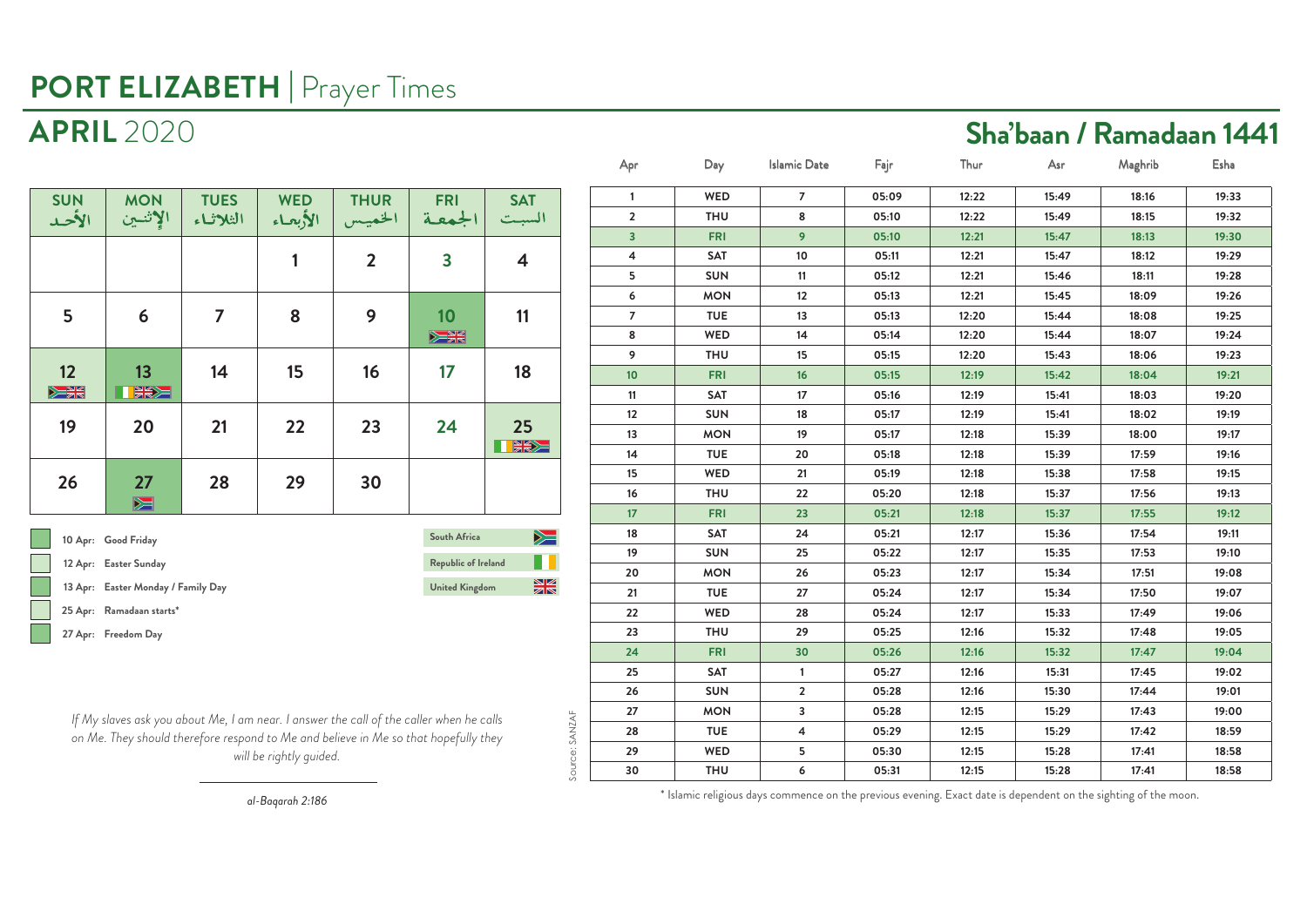|<br>|<br>|

| <b>SUN</b><br>الأحد     | <b>MON</b><br>الإثنين        | <b>TUES</b><br>الثلاثاء | <b>WED</b> | <b>THUR</b><br>الخميس   الأبعاء | <b>FRI</b><br>  الجمعة | <b>SAT</b><br>السبت |
|-------------------------|------------------------------|-------------------------|------------|---------------------------------|------------------------|---------------------|
|                         |                              |                         |            |                                 | $\sum$                 | $\overline{2}$      |
| $\overline{\mathbf{3}}$ | $\overline{4}$<br><b>TEK</b> | 5                       | 6          | 7                               | 8                      | 9                   |
| 10                      | 11                           | 12                      | 13         | 14                              | 15                     | 16                  |
| 17                      | 18                           | 19                      | 20         | 21                              | 22                     | 23                  |
| 24<br>KNK               | 25<br>$\frac{N}{N}$          | 26                      | 27         | 28                              | 29                     | 30                  |
| 31                      |                              |                         |            |                                 |                        |                     |

|  | 1 May: Workers' Day                     | South Africa          | $\blacktriangleright$ $\equiv$ |
|--|-----------------------------------------|-----------------------|--------------------------------|
|  | 4 May: Early May Bank Holiday / May Day | Republic of Ireland   |                                |
|  | 24 May: Eid ul Fitr*                    | <b>United Kingdom</b> | ▒                              |
|  | 25 May: Spring Bank Holiday             |                       |                                |

*Any good thing that happens to you comes from Allah. Any bad thing that happens to you comes from yourself. We have sent you to mankind as a Messenger. Allah suffices as a Witness.*

Source: SANZAF

Source: SANZAF

| May            | Day        | <b>Islamic Date</b> | Fajr  | Thur  | Asr   | Maghrib | Esha  |
|----------------|------------|---------------------|-------|-------|-------|---------|-------|
| $\mathbf{1}$   | <b>FRI</b> | $\overline{7}$      | 05:31 | 12:15 | 15:28 | 17:40   | 18:57 |
| 2              | SAT        | 8                   | 05:32 | 12:15 | 15:27 | 17:39   | 18:56 |
| 3              | <b>SUN</b> | 9                   | 05:33 | 12:15 | 15:27 | 17:38   | 18:55 |
| 4              | <b>MON</b> | 10                  | 05:33 | 12:15 | 15:26 | 17:37   | 18:54 |
| 5              | <b>TUE</b> | 11                  | 05:34 | 12:15 | 15:26 | 17:36   | 18:53 |
| 6              | WED        | 12                  | 05:35 | 12:15 | 15:25 | 17:35   | 18:52 |
| $\overline{7}$ | <b>THU</b> | 13                  | 05:36 | 12:15 | 15:25 | 17:34   | 18:51 |
| 8              | <b>FRI</b> | 14                  | 05:36 | 12:14 | 15:24 | 17:33   | 18:50 |
| 9              | SAT        | 15                  | 05:37 | 12:14 | 15:23 | 17:32   | 18:49 |
| 10             | <b>SUN</b> | 16                  | 05:38 | 12:14 | 15:23 | 17:32   | 18:49 |
| 11             | <b>MON</b> | 17                  | 05:39 | 12:14 | 15:23 | 17:31   | 18:48 |
| 12             | <b>TUE</b> | 18                  | 05:39 | 12:14 | 15:22 | 17:30   | 18:47 |
| 13             | WED        | 19                  | 05:40 | 12:14 | 15:22 | 17:29   | 18:46 |
| 14             | <b>THU</b> | 20                  | 05:41 | 12:14 | 15:21 | 17:28   | 18:45 |
| 15             | <b>FRI</b> | 21                  | 05:42 | 12:14 | 15:21 | 17:27   | 18:44 |
| 16             | SAT        | 22                  | 05:42 | 12:14 | 15:21 | 17:27   | 18:44 |
| 17             | <b>SUN</b> | 23                  | 05:43 | 12:14 | 15:20 | 17:26   | 18:43 |
| 18             | <b>MON</b> | 24                  | 05:44 | 12:14 | 15:20 | 17:25   | 18:42 |
| 19             | <b>TUE</b> | 25                  | 05:45 | 12:14 | 15:20 | 17:25   | 18:42 |
| 20             | WED        | 26                  | 05:45 | 12:14 | 15:19 | 17:24   | 18:41 |
| 21             | <b>THU</b> | 27                  | 05:46 | 12:14 | 15:19 | 17:23   | 18:40 |
| 22             | <b>FRI</b> | 28                  | 05:47 | 12:15 | 15:19 | 17:23   | 18:40 |
| 23             | SAT        | 29                  | 05:48 | 12:15 | 15:19 | 17:22   | 18:39 |
| 24             | <b>SUN</b> | $\mathbf{1}$        | 05:48 | 12:15 | 15:19 | 17:22   | 18:39 |
| 25             | <b>MON</b> | $\overline{2}$      | 05:49 | 12:15 | 15:18 | 17:21   | 18:38 |
| 26             | <b>TUE</b> | 3                   | 05:50 | 12:15 | 15:18 | 17:21   | 18:38 |
| 27             | WED        | 4                   | 05:51 | 12:15 | 15:18 | 17:20   | 18:37 |
| 28             | <b>THU</b> | 5                   | 05:51 | 12:15 | 15:18 | 17:20   | 18:37 |
| 29             | <b>FRI</b> | 6                   | 05:52 | 12:15 | 15:17 | 17:19   | 18:36 |
| 30             | SAT        | $\overline{7}$      | 05:53 | 12:16 | 15:18 | 17:19   | 18:36 |
| 31             | <b>SUN</b> | 8                   | 05:53 | 12:16 | 15:18 | 17:19   | 18:36 |

*An-Nisa 4:79*

\* Islamic religious days commence on the previous evening. Exact date is dependent on the sighting of the moon.

# **MAY** 2020 **Ramadaan / Shawwal 1441**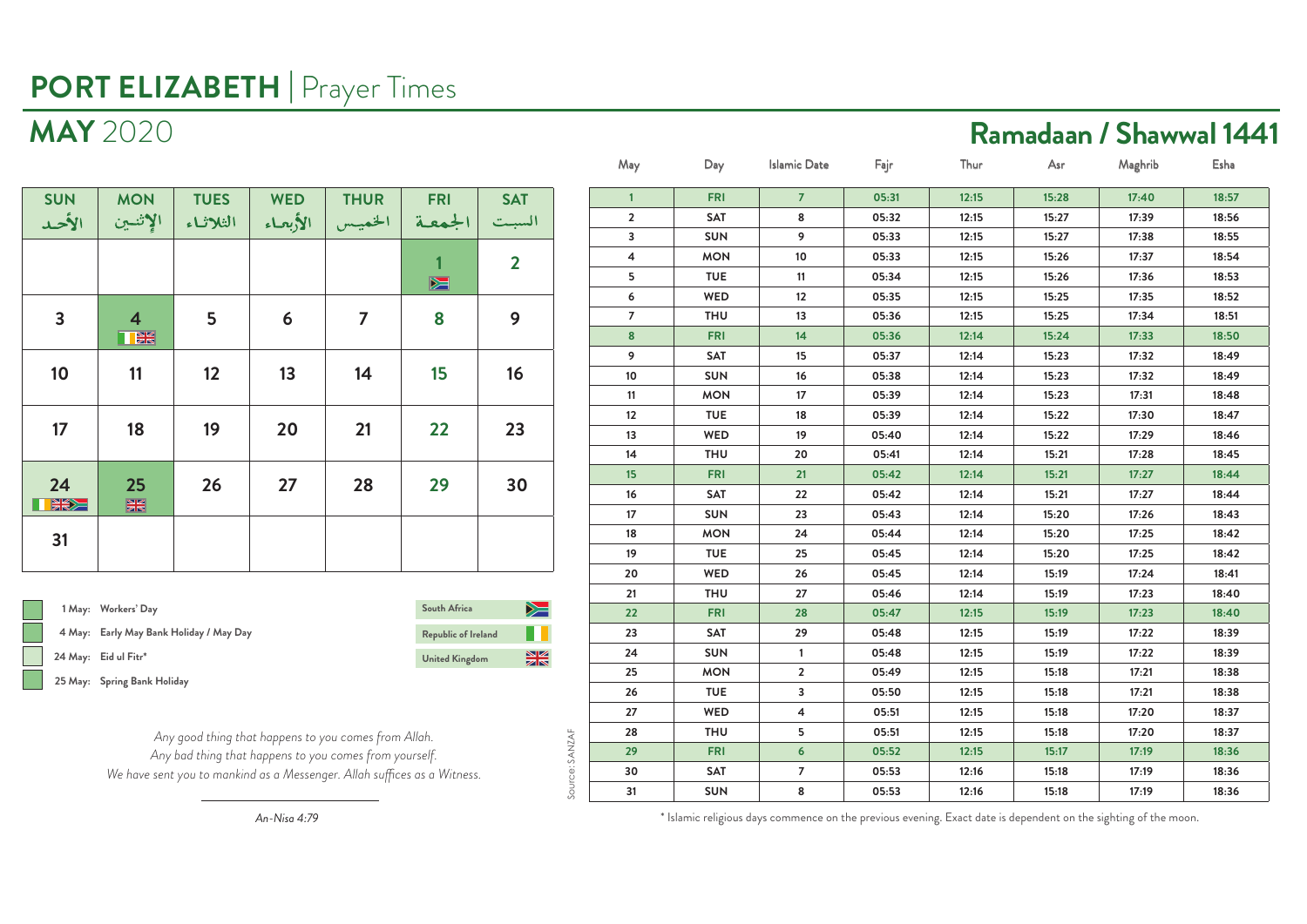| <b>SUN</b><br>الأحد | <b>MON</b><br>الإثنين | <b>TUES</b><br>الثلاثاء     | <b>WED</b><br>الأبعاء | <b>THUR</b><br>الخميس | <b>FRI</b><br>  الجمعة | <b>SAT</b><br>السبت |
|---------------------|-----------------------|-----------------------------|-----------------------|-----------------------|------------------------|---------------------|
|                     | 0 <sub>II</sub>       | $\overline{2}$              | $\mathbf{3}$          | 4                     | 5                      | 6                   |
| $\overline{7}$      | 8                     | 9                           | 10                    | 11                    | 12                     | 13                  |
| 14                  | 15                    | 16<br>$\blacktriangleright$ | 17                    | 18                    | 19                     | 20                  |
| 21                  | 22                    | 23                          | 24                    | 25                    | 26                     | 27                  |
| 28                  | 29                    | 30                          |                       |                       |                        |                     |

**1 Jun: Oasis 23rd Anniversary / June Bank Holiday 16 Jun: Youth Day Republic of Ireland**

**South Africa**▶≡

Source: SANZAF

Source: SANZAF

*When you have completed your rites, remember Allah as you used to remember your forefathers – or even more. There are some people who say, 'Our Lord, give us good in this world.' They will have no share in the Next World.*

| 9<br><b>MON</b><br>05:54<br>15:18<br>17:19<br>18:36<br>$\mathbf{1}$<br>12:16<br>$\overline{2}$<br><b>TUE</b><br>10<br>05:54<br>12:16<br>15:17<br>17:18<br>18:35<br>3<br>WED<br>11<br>05:55<br>12:16<br>15:17<br>17:18<br>18:35<br>4<br>12<br>05:55<br>THU<br>12:16<br>15:17<br>17:18<br>18:35<br>5<br><b>FRI</b><br>13<br>05:56<br>12:16<br>15:17<br>17:18<br>18:35<br>6<br>SAT<br>14<br>05:56<br>17:17<br>18:34<br>12:16<br>15:17<br>$\overline{7}$<br><b>SUN</b><br>15<br>05:57<br>12:17<br>15:17<br>17:17<br>18:34<br>8<br>$16\,$<br><b>MON</b><br>05:57<br>15:17<br>17:17<br>18:34<br>12:17<br>9<br><b>TUE</b><br>17 <sup>2</sup><br>05:58<br>15:17<br>17:17<br>18:34<br>12:17<br>18:34<br>10<br>WED<br>18<br>05:58<br>12:17<br>15:17<br>17:17<br><b>THU</b><br>19<br>05:59<br>17:17<br>18:34<br>11<br>12:18<br>15:18<br>12<br><b>FRI</b><br>20<br>05:59<br>12:18<br>15:18<br>17:17<br>18:34<br>13<br>SAT<br>21<br>06:00<br>18:34<br>12:18<br>15:18<br>17:17<br><b>SUN</b><br>14<br>22<br>06:00<br>12:18<br>15:18<br>17:17<br>18:34<br>15<br><b>MON</b><br>23<br>06:01<br>12:19<br>17:17<br>18:34<br>15:18<br>16<br><b>TUE</b><br>24<br>06:01<br>15:18<br>17:17<br>18:34<br>12:19<br><b>WED</b><br>25<br>18:34<br>17<br>06:01<br>12:19<br>15:18<br>17:17<br>18<br><b>THU</b><br>26<br>06:02<br>12:19<br>18:34<br>15:18<br>17:17<br>19<br><b>FRI</b><br>27<br>06:02<br>12:20<br>15:19<br>17:18<br>18:35<br>20<br>SAT<br>28<br>06:02<br>12:20<br>17:18<br>18:35<br>15:19<br><b>SUN</b><br>29<br>18:35<br>21<br>06:02<br>12:20<br>15:19<br>17:18<br><b>MON</b><br>30<br>06:02<br>12:20<br>15:19<br>17:18<br>18:35<br>22<br>23<br><b>TUE</b><br>$\mathbf{1}$<br>06:02<br>12:20<br>15:19<br>17:18<br>18:35<br>WED<br>$\overline{2}$<br>24<br>06:03<br>12:21<br>15:20<br>17:19<br>18:36<br>25<br><b>THU</b><br>3<br>06:03<br>12:21<br>15:20<br>17:19<br>18:36<br>$\overline{\mathbf{4}}$<br>26<br><b>FRI</b><br>06:03<br>12:21<br>15:20<br>17:19<br>18:36<br>5<br>SAT<br>17:20<br>18:37<br>27<br>06:03<br>12:21<br>15:21<br>28<br><b>SUN</b><br>6<br>06:03<br>12:21<br>15:21<br>17:20<br>18:37<br>$\overline{7}$<br>29<br><b>MON</b><br>06:03<br>17:20<br>18:37<br>12:21<br>15:21<br><b>TUE</b><br>8<br>30<br>06:03<br>12:22<br>15:22<br>17:21<br>18:38 | Jun | Day | Islamic Date | Fajr | Thur | Asr | Maghrib | Esha |
|-------------------------------------------------------------------------------------------------------------------------------------------------------------------------------------------------------------------------------------------------------------------------------------------------------------------------------------------------------------------------------------------------------------------------------------------------------------------------------------------------------------------------------------------------------------------------------------------------------------------------------------------------------------------------------------------------------------------------------------------------------------------------------------------------------------------------------------------------------------------------------------------------------------------------------------------------------------------------------------------------------------------------------------------------------------------------------------------------------------------------------------------------------------------------------------------------------------------------------------------------------------------------------------------------------------------------------------------------------------------------------------------------------------------------------------------------------------------------------------------------------------------------------------------------------------------------------------------------------------------------------------------------------------------------------------------------------------------------------------------------------------------------------------------------------------------------------------------------------------------------------------------------------------------------------------------------------------------------------------------------------------------------------------------------------------------------------------------------------------------------------------------------------------------------------------------------------------------------------------------------------|-----|-----|--------------|------|------|-----|---------|------|
|                                                                                                                                                                                                                                                                                                                                                                                                                                                                                                                                                                                                                                                                                                                                                                                                                                                                                                                                                                                                                                                                                                                                                                                                                                                                                                                                                                                                                                                                                                                                                                                                                                                                                                                                                                                                                                                                                                                                                                                                                                                                                                                                                                                                                                                       |     |     |              |      |      |     |         |      |
|                                                                                                                                                                                                                                                                                                                                                                                                                                                                                                                                                                                                                                                                                                                                                                                                                                                                                                                                                                                                                                                                                                                                                                                                                                                                                                                                                                                                                                                                                                                                                                                                                                                                                                                                                                                                                                                                                                                                                                                                                                                                                                                                                                                                                                                       |     |     |              |      |      |     |         |      |
|                                                                                                                                                                                                                                                                                                                                                                                                                                                                                                                                                                                                                                                                                                                                                                                                                                                                                                                                                                                                                                                                                                                                                                                                                                                                                                                                                                                                                                                                                                                                                                                                                                                                                                                                                                                                                                                                                                                                                                                                                                                                                                                                                                                                                                                       |     |     |              |      |      |     |         |      |
|                                                                                                                                                                                                                                                                                                                                                                                                                                                                                                                                                                                                                                                                                                                                                                                                                                                                                                                                                                                                                                                                                                                                                                                                                                                                                                                                                                                                                                                                                                                                                                                                                                                                                                                                                                                                                                                                                                                                                                                                                                                                                                                                                                                                                                                       |     |     |              |      |      |     |         |      |
|                                                                                                                                                                                                                                                                                                                                                                                                                                                                                                                                                                                                                                                                                                                                                                                                                                                                                                                                                                                                                                                                                                                                                                                                                                                                                                                                                                                                                                                                                                                                                                                                                                                                                                                                                                                                                                                                                                                                                                                                                                                                                                                                                                                                                                                       |     |     |              |      |      |     |         |      |
|                                                                                                                                                                                                                                                                                                                                                                                                                                                                                                                                                                                                                                                                                                                                                                                                                                                                                                                                                                                                                                                                                                                                                                                                                                                                                                                                                                                                                                                                                                                                                                                                                                                                                                                                                                                                                                                                                                                                                                                                                                                                                                                                                                                                                                                       |     |     |              |      |      |     |         |      |
|                                                                                                                                                                                                                                                                                                                                                                                                                                                                                                                                                                                                                                                                                                                                                                                                                                                                                                                                                                                                                                                                                                                                                                                                                                                                                                                                                                                                                                                                                                                                                                                                                                                                                                                                                                                                                                                                                                                                                                                                                                                                                                                                                                                                                                                       |     |     |              |      |      |     |         |      |
|                                                                                                                                                                                                                                                                                                                                                                                                                                                                                                                                                                                                                                                                                                                                                                                                                                                                                                                                                                                                                                                                                                                                                                                                                                                                                                                                                                                                                                                                                                                                                                                                                                                                                                                                                                                                                                                                                                                                                                                                                                                                                                                                                                                                                                                       |     |     |              |      |      |     |         |      |
|                                                                                                                                                                                                                                                                                                                                                                                                                                                                                                                                                                                                                                                                                                                                                                                                                                                                                                                                                                                                                                                                                                                                                                                                                                                                                                                                                                                                                                                                                                                                                                                                                                                                                                                                                                                                                                                                                                                                                                                                                                                                                                                                                                                                                                                       |     |     |              |      |      |     |         |      |
|                                                                                                                                                                                                                                                                                                                                                                                                                                                                                                                                                                                                                                                                                                                                                                                                                                                                                                                                                                                                                                                                                                                                                                                                                                                                                                                                                                                                                                                                                                                                                                                                                                                                                                                                                                                                                                                                                                                                                                                                                                                                                                                                                                                                                                                       |     |     |              |      |      |     |         |      |
|                                                                                                                                                                                                                                                                                                                                                                                                                                                                                                                                                                                                                                                                                                                                                                                                                                                                                                                                                                                                                                                                                                                                                                                                                                                                                                                                                                                                                                                                                                                                                                                                                                                                                                                                                                                                                                                                                                                                                                                                                                                                                                                                                                                                                                                       |     |     |              |      |      |     |         |      |
|                                                                                                                                                                                                                                                                                                                                                                                                                                                                                                                                                                                                                                                                                                                                                                                                                                                                                                                                                                                                                                                                                                                                                                                                                                                                                                                                                                                                                                                                                                                                                                                                                                                                                                                                                                                                                                                                                                                                                                                                                                                                                                                                                                                                                                                       |     |     |              |      |      |     |         |      |
|                                                                                                                                                                                                                                                                                                                                                                                                                                                                                                                                                                                                                                                                                                                                                                                                                                                                                                                                                                                                                                                                                                                                                                                                                                                                                                                                                                                                                                                                                                                                                                                                                                                                                                                                                                                                                                                                                                                                                                                                                                                                                                                                                                                                                                                       |     |     |              |      |      |     |         |      |
|                                                                                                                                                                                                                                                                                                                                                                                                                                                                                                                                                                                                                                                                                                                                                                                                                                                                                                                                                                                                                                                                                                                                                                                                                                                                                                                                                                                                                                                                                                                                                                                                                                                                                                                                                                                                                                                                                                                                                                                                                                                                                                                                                                                                                                                       |     |     |              |      |      |     |         |      |
|                                                                                                                                                                                                                                                                                                                                                                                                                                                                                                                                                                                                                                                                                                                                                                                                                                                                                                                                                                                                                                                                                                                                                                                                                                                                                                                                                                                                                                                                                                                                                                                                                                                                                                                                                                                                                                                                                                                                                                                                                                                                                                                                                                                                                                                       |     |     |              |      |      |     |         |      |
|                                                                                                                                                                                                                                                                                                                                                                                                                                                                                                                                                                                                                                                                                                                                                                                                                                                                                                                                                                                                                                                                                                                                                                                                                                                                                                                                                                                                                                                                                                                                                                                                                                                                                                                                                                                                                                                                                                                                                                                                                                                                                                                                                                                                                                                       |     |     |              |      |      |     |         |      |
|                                                                                                                                                                                                                                                                                                                                                                                                                                                                                                                                                                                                                                                                                                                                                                                                                                                                                                                                                                                                                                                                                                                                                                                                                                                                                                                                                                                                                                                                                                                                                                                                                                                                                                                                                                                                                                                                                                                                                                                                                                                                                                                                                                                                                                                       |     |     |              |      |      |     |         |      |
|                                                                                                                                                                                                                                                                                                                                                                                                                                                                                                                                                                                                                                                                                                                                                                                                                                                                                                                                                                                                                                                                                                                                                                                                                                                                                                                                                                                                                                                                                                                                                                                                                                                                                                                                                                                                                                                                                                                                                                                                                                                                                                                                                                                                                                                       |     |     |              |      |      |     |         |      |
|                                                                                                                                                                                                                                                                                                                                                                                                                                                                                                                                                                                                                                                                                                                                                                                                                                                                                                                                                                                                                                                                                                                                                                                                                                                                                                                                                                                                                                                                                                                                                                                                                                                                                                                                                                                                                                                                                                                                                                                                                                                                                                                                                                                                                                                       |     |     |              |      |      |     |         |      |
|                                                                                                                                                                                                                                                                                                                                                                                                                                                                                                                                                                                                                                                                                                                                                                                                                                                                                                                                                                                                                                                                                                                                                                                                                                                                                                                                                                                                                                                                                                                                                                                                                                                                                                                                                                                                                                                                                                                                                                                                                                                                                                                                                                                                                                                       |     |     |              |      |      |     |         |      |
|                                                                                                                                                                                                                                                                                                                                                                                                                                                                                                                                                                                                                                                                                                                                                                                                                                                                                                                                                                                                                                                                                                                                                                                                                                                                                                                                                                                                                                                                                                                                                                                                                                                                                                                                                                                                                                                                                                                                                                                                                                                                                                                                                                                                                                                       |     |     |              |      |      |     |         |      |
|                                                                                                                                                                                                                                                                                                                                                                                                                                                                                                                                                                                                                                                                                                                                                                                                                                                                                                                                                                                                                                                                                                                                                                                                                                                                                                                                                                                                                                                                                                                                                                                                                                                                                                                                                                                                                                                                                                                                                                                                                                                                                                                                                                                                                                                       |     |     |              |      |      |     |         |      |
|                                                                                                                                                                                                                                                                                                                                                                                                                                                                                                                                                                                                                                                                                                                                                                                                                                                                                                                                                                                                                                                                                                                                                                                                                                                                                                                                                                                                                                                                                                                                                                                                                                                                                                                                                                                                                                                                                                                                                                                                                                                                                                                                                                                                                                                       |     |     |              |      |      |     |         |      |
|                                                                                                                                                                                                                                                                                                                                                                                                                                                                                                                                                                                                                                                                                                                                                                                                                                                                                                                                                                                                                                                                                                                                                                                                                                                                                                                                                                                                                                                                                                                                                                                                                                                                                                                                                                                                                                                                                                                                                                                                                                                                                                                                                                                                                                                       |     |     |              |      |      |     |         |      |
|                                                                                                                                                                                                                                                                                                                                                                                                                                                                                                                                                                                                                                                                                                                                                                                                                                                                                                                                                                                                                                                                                                                                                                                                                                                                                                                                                                                                                                                                                                                                                                                                                                                                                                                                                                                                                                                                                                                                                                                                                                                                                                                                                                                                                                                       |     |     |              |      |      |     |         |      |
|                                                                                                                                                                                                                                                                                                                                                                                                                                                                                                                                                                                                                                                                                                                                                                                                                                                                                                                                                                                                                                                                                                                                                                                                                                                                                                                                                                                                                                                                                                                                                                                                                                                                                                                                                                                                                                                                                                                                                                                                                                                                                                                                                                                                                                                       |     |     |              |      |      |     |         |      |
|                                                                                                                                                                                                                                                                                                                                                                                                                                                                                                                                                                                                                                                                                                                                                                                                                                                                                                                                                                                                                                                                                                                                                                                                                                                                                                                                                                                                                                                                                                                                                                                                                                                                                                                                                                                                                                                                                                                                                                                                                                                                                                                                                                                                                                                       |     |     |              |      |      |     |         |      |
|                                                                                                                                                                                                                                                                                                                                                                                                                                                                                                                                                                                                                                                                                                                                                                                                                                                                                                                                                                                                                                                                                                                                                                                                                                                                                                                                                                                                                                                                                                                                                                                                                                                                                                                                                                                                                                                                                                                                                                                                                                                                                                                                                                                                                                                       |     |     |              |      |      |     |         |      |
|                                                                                                                                                                                                                                                                                                                                                                                                                                                                                                                                                                                                                                                                                                                                                                                                                                                                                                                                                                                                                                                                                                                                                                                                                                                                                                                                                                                                                                                                                                                                                                                                                                                                                                                                                                                                                                                                                                                                                                                                                                                                                                                                                                                                                                                       |     |     |              |      |      |     |         |      |
|                                                                                                                                                                                                                                                                                                                                                                                                                                                                                                                                                                                                                                                                                                                                                                                                                                                                                                                                                                                                                                                                                                                                                                                                                                                                                                                                                                                                                                                                                                                                                                                                                                                                                                                                                                                                                                                                                                                                                                                                                                                                                                                                                                                                                                                       |     |     |              |      |      |     |         |      |

*al-Baqarah 2:200*

\* Islamic religious days commence on the previous evening. Exact date is dependent on the sighting of the moon.

### **JUNE** 2020 **Shawwal /Dhil Qaida 1441**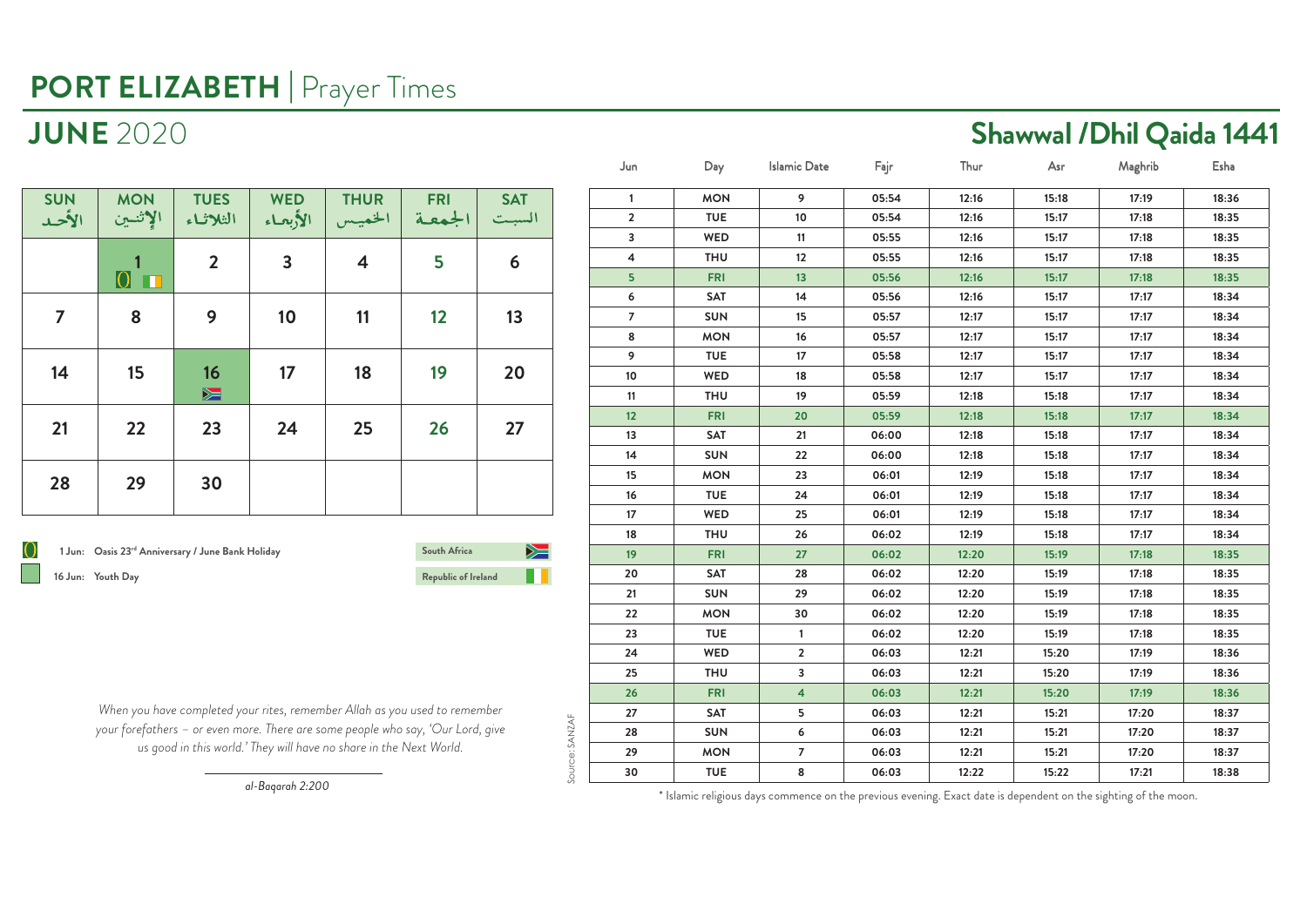| <b>SUN</b><br>الأحد | <b>MON</b><br>الإثنين | <b>TUES</b><br>الثلاثاء | <b>WED</b><br>الأبعاء | <b>THUR</b><br>الخميس | <b>FRI</b><br>الجمعة    | <b>SAT</b><br>السبت     |
|---------------------|-----------------------|-------------------------|-----------------------|-----------------------|-------------------------|-------------------------|
|                     |                       |                         | 1                     | $\overline{2}$        | $\overline{\mathbf{3}}$ | $\overline{\mathbf{4}}$ |
| 5                   | 6                     | $\overline{7}$          | 8                     | 9                     | 10                      | 11                      |
| 12                  | 13                    | 14                      | 15                    | 16                    | 17                      | 18<br>$\bullet$         |
| 19                  | 20                    | 21                      | 22                    | 23                    | 24                      | 25                      |
| 26                  | 27                    | 28                      | 29                    | 30<br>KW              | 31<br>$\rm{O}$          |                         |

**Republic of Ireland South Africa United Kingdom 18 Jul: Mandela Day 30 Jul: Eid ul-Adha\* 31 Jul: Oasis Crescent Equity Fund's 22nd Anniversary**

 $\geq$ T  $\frac{N}{2}$ 

*And there are others who say, 'Our Lord, give us good in this world, and good in the Next World, and safeguard us from the punishment of the Fire.' They will have a good share from what they have earned. Allah is swift at reckoning*

*al-Baqarah 2:201-2*

| Jul             | Day        | Islamic Date            | Fajr  | Thur  | Asr   | Maghrib | Esha  |
|-----------------|------------|-------------------------|-------|-------|-------|---------|-------|
| 1               | WED        | 9                       | 06:03 | 12:22 | 15:22 | 17:21   | 18:38 |
| $\overline{2}$  | <b>THU</b> | 10                      | 06:03 | 12:22 | 15:22 | 17:21   | 18:38 |
| 3               | <b>FRI</b> | 11                      | 06:03 | 12:22 | 15:22 | 17:22   | 18:39 |
| 4               | SAT        | 12                      | 06:03 | 12:22 | 15:22 | 17:22   | 18:39 |
| 5               | <b>SUN</b> | 13                      | 06:03 | 12:23 | 15:23 | 17:23   | 18:40 |
| 6               | <b>MON</b> | 14                      | 06:03 | 12:23 | 15:23 | 17:23   | 18:40 |
| $\overline{7}$  | <b>TUE</b> | 15                      | 06:03 | 12:23 | 15:24 | 17:24   | 18:41 |
| 8               | WED        | 16                      | 06:03 | 12:23 | 15:24 | 17:24   | 18:41 |
| 9               | <b>THU</b> | 17                      | 06:02 | 12:23 | 15:24 | 17:25   | 18:42 |
| 10              | <b>FRI</b> | 18                      | 06:02 | 12:23 | 15:24 | 17:25   | 18:42 |
| 11              | SAT        | 19                      | 06:02 | 12:24 | 15:25 | 17:26   | 18:43 |
| 12              | <b>SUN</b> | 20                      | 06:01 | 12:24 | 15:26 | 17:27   | 18:44 |
| 13              | <b>MON</b> | 21                      | 06:01 | 12:24 | 15:26 | 17:27   | 18:44 |
| 14              | <b>TUE</b> | 22                      | 06:01 | 12:24 | 15:26 | 17:28   | 18:45 |
| 15              | WED        | 23                      | 06:00 | 12:24 | 15:26 | 17:28   | 18:45 |
| 16              | <b>THU</b> | 24                      | 06:00 | 12:24 | 15:27 | 17:29   | 18:46 |
| 17 <sup>2</sup> | <b>FRI</b> | 25                      | 06:00 | 12:25 | 15:28 | 17:30   | 18:47 |
| 18              | SAT        | 26                      | 05:59 | 12:25 | 15:28 | 17:30   | 18:47 |
| 19              | <b>SUN</b> | 27                      | 05:59 | 12:25 | 15:28 | 17:31   | 18:48 |
| 20              | <b>MON</b> | 28                      | 05:58 | 12:25 | 15:29 | 17:32   | 18:49 |
| 21              | <b>TUE</b> | 29                      | 05:58 | 12:25 | 15:29 | 17:32   | 18:49 |
| 22              | WED        | 1                       | 05:57 | 12:25 | 15:29 | 17:33   | 18:50 |
| 23              | THU        | $\overline{\mathbf{2}}$ | 05:56 | 12:25 | 15:30 | 17:34   | 18:51 |
| 24              | <b>FRI</b> | 3                       | 05:56 | 12:25 | 15:30 | 17:34   | 18:51 |
| 25              | SAT        | 4                       | 05:55 | 12:25 | 15:30 | 17:35   | 18:52 |
| 26              | <b>SUN</b> | 5                       | 05:54 | 12:25 | 15:31 | 17:36   | 18:53 |
| 27              | <b>MON</b> | 6                       | 05:54 | 12:25 | 15:31 | 17:36   | 18:53 |
| 28              | <b>TUE</b> | 7                       | 05:53 | 12:25 | 15:31 | 17:37   | 18:54 |
| 29              | WED        | 8                       | 05:52 | 12:25 | 15:32 | 17:38   | 18:55 |
| 30              | <b>THU</b> | 9                       | 05:52 | 12:25 | 15:32 | 17:38   | 18:55 |
| 31              | <b>FRI</b> | 10                      | 05:51 | 12:25 | 15:32 | 17:39   | 18:56 |
|                 |            |                         |       |       |       |         |       |

## **JULY** 2020 **Dhil Qaida / Dhil Hijjah 1441**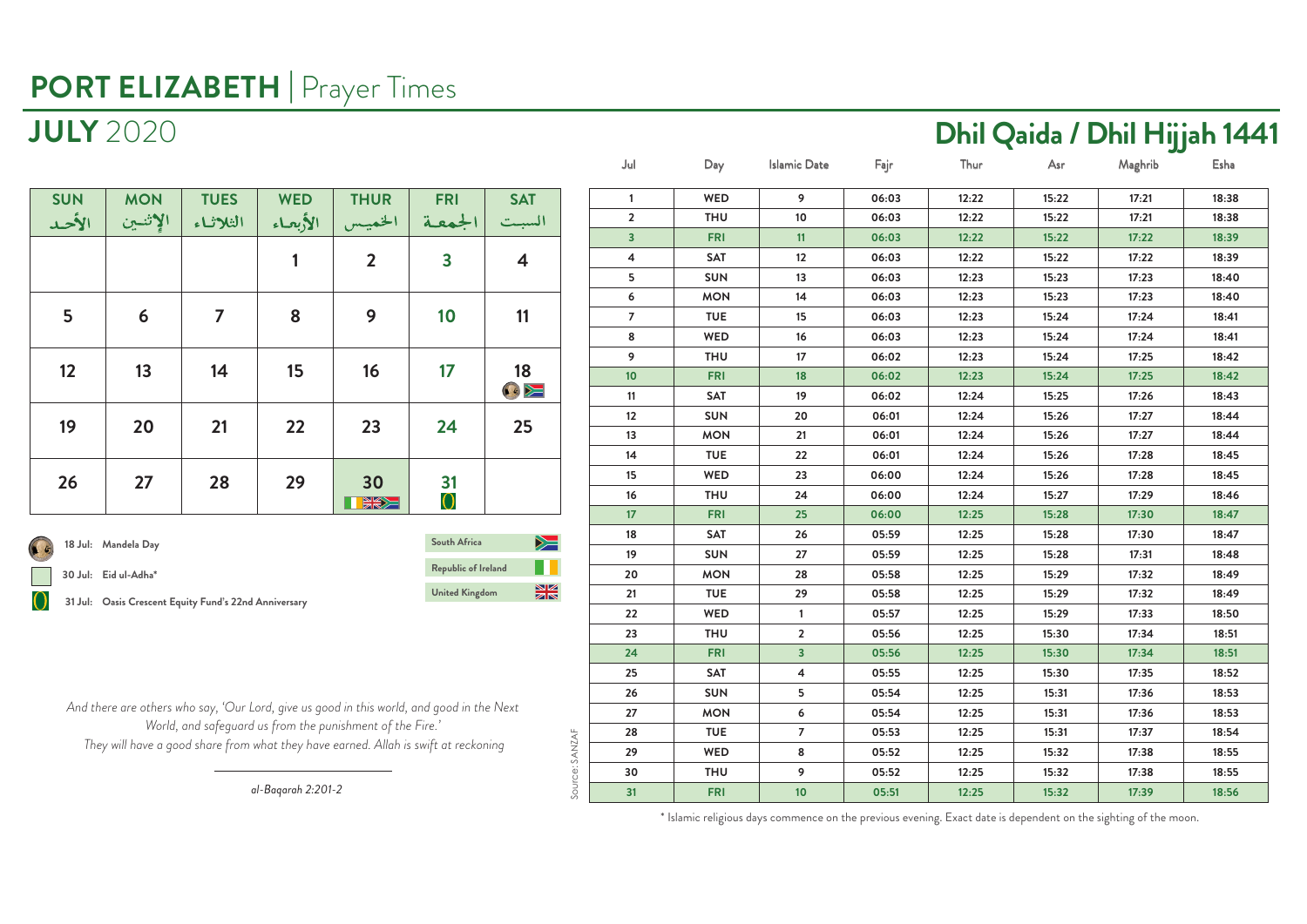### **AUGUST** 2020 **Dhil Hijjah 1441 / Muharram 1442**

**05:50 12:25 15:33 17:40 18:57 05:49 12:25 15:33 17:41 18:58**

| <b>SUN</b>     | <b>MON</b>                                | <b>TUES</b> | <b>WED</b> | <b>THUR</b> | <b>FRI</b>            | <b>SAT</b> |
|----------------|-------------------------------------------|-------------|------------|-------------|-----------------------|------------|
| الأحد          | الإثنين                                   | الثلاثاء    | الأبعاء    | الخميس      | الجمعة                | السبت      |
|                |                                           |             |            |             |                       | 1          |
| $\overline{2}$ | $\overline{\mathbf{3}}$<br>$\blacksquare$ | 4           | 5          | 6           | 7                     | 8          |
| 9<br>$\geq$    | 10<br>$\blacktriangleright$               | 11          | 12         | 13          | 14                    | 15         |
| 16             | 17                                        | 18          | 19         | 20          | 21<br>KW              | 22         |
| 23             | 24                                        | 25          | 26         | 27          | 28                    | 29         |
| 30             | 31<br>器                                   |             |            |             |                       |            |
|                | 3 Aug: August Bank Holiday                |             |            |             | South Africa          | ➣          |
|                | 9 Aug: National Womens Day                |             |            |             | Republic of Ireland   |            |
|                | 10 Aug: Public Holiday                    |             |            |             | <b>United Kingdom</b> | <b>SK</b>  |
|                | 21 Aug: Muharram 1442*                    |             |            |             |                       |            |
|                | 31 Aug: Summer Bank Holiday               |             |            |             |                       |            |

| 3              | <b>MON</b> | 13                      | 05:48 | 12:24 | 15:33 | 17:41 | 18:58 |
|----------------|------------|-------------------------|-------|-------|-------|-------|-------|
| $\overline{4}$ | <b>TUE</b> | 14                      | 05:47 | 12:24 | 15:33 | 17:42 | 18:59 |
| 5              | WED        | 15                      | 05:46 | 12:24 | 15:34 | 17:43 | 19:00 |
| 6              | <b>THU</b> | 16                      | 05:46 | 12:24 | 15:34 | 17:44 | 19:01 |
| $\overline{7}$ | <b>FRI</b> | 17                      | 05:45 | 12:24 | 15:34 | 17:44 | 19:01 |
| 8              | <b>SAT</b> | 18                      | 05:44 | 12:24 | 15:35 | 17:45 | 19:02 |
| 9              | <b>SUN</b> | 19                      | 05:43 | 12:24 | 15:35 | 17:46 | 19:03 |
| 10             | <b>MON</b> | 20                      | 05:42 | 12:24 | 15:35 | 17:46 | 19:03 |
| 11             | <b>TUE</b> | 21                      | 05:41 | 12:24 | 15:36 | 17:47 | 19:04 |
| 12             | <b>WED</b> | 22                      | 05:40 | 12:24 | 15:36 | 17:48 | 19:05 |
| 13             | <b>THU</b> | 23                      | 05:39 | 12:23 | 15:36 | 17:48 | 19:05 |
| 14             | <b>FRI</b> | 24                      | 05:38 | 12:23 | 15:36 | 17:49 | 19:06 |
| 15             | <b>SAT</b> | 25                      | 05:37 | 12:23 | 15:37 | 17:50 | 19:07 |
| 16             | <b>SUN</b> | 26                      | 05:36 | 12:23 | 15:37 | 17:50 | 19:07 |
| 17             | <b>MON</b> | 27                      | 05:35 | 12:23 | 15:37 | 17:51 | 19:08 |
| 18             | <b>TUE</b> | 28                      | 05:34 | 12:23 | 15:37 | 17:52 | 19:09 |
| 19             | WED        | 29                      | 05:33 | 12:22 | 15:37 | 17:52 | 19:09 |
| 20             | <b>THU</b> | 30                      | 05:31 | 12:22 | 15:37 | 17:53 | 19:10 |
| 21             | <b>FRI</b> | $\overline{1}$          | 05:30 | 12:22 | 15:38 | 17:54 | 19:11 |
| 22             | <b>SAT</b> | $\overline{2}$          | 05:29 | 12:22 | 15:38 | 17:55 | 19:12 |
| 23             | <b>SUN</b> | 3                       | 05:28 | 12:21 | 15:38 | 17:55 | 19:12 |
| 24             | <b>MON</b> | $\overline{\mathbf{4}}$ | 05:27 | 12:21 | 15:39 | 17:56 | 19:13 |
| 25             | <b>TUE</b> | 5                       | 05:26 | 12:21 | 15:39 | 17:57 | 19:14 |
| 26             | <b>WED</b> | 6                       | 05:24 | 12:20 | 15:39 | 17:57 | 19:14 |
| 27             | <b>THU</b> | $\overline{7}$          | 05:23 | 12:20 | 15:39 | 17:58 | 19:15 |
| 28             | <b>FRI</b> | $\bf{8}$                | 05:22 | 12:20 | 15:40 | 17:59 | 19:16 |
| 29             | <b>SAT</b> | 9                       | 05:20 | 12:20 | 15:40 | 18:00 | 19:17 |
| 30             | <b>SUN</b> | 10                      | 05:19 | 12:19 | 15:40 | 18:00 | 19:17 |
| 31             | <b>MON</b> | 11                      | 05:18 | 12:19 | 15:40 | 18:01 | 19:18 |
|                |            |                         |       |       |       |       |       |

Aug Day Islamic Date Fajr Thur Asr Maghrib Esha

**1 SAT 11 2 SUN 12**

Source: SANZAF

Source: SANZAF

*Say: 'What thing is greatest as a witness?' Say: 'Allah. He is Witness between me and you. This Qur'an has been revealed to me so that I may warn you by it, and anyone else it reaches. Do you then bear witness that there are other gods together with Allah?' Say: 'I do not bear witness.' Say: 'He is only One God, and I am free of all you associate with Him.'*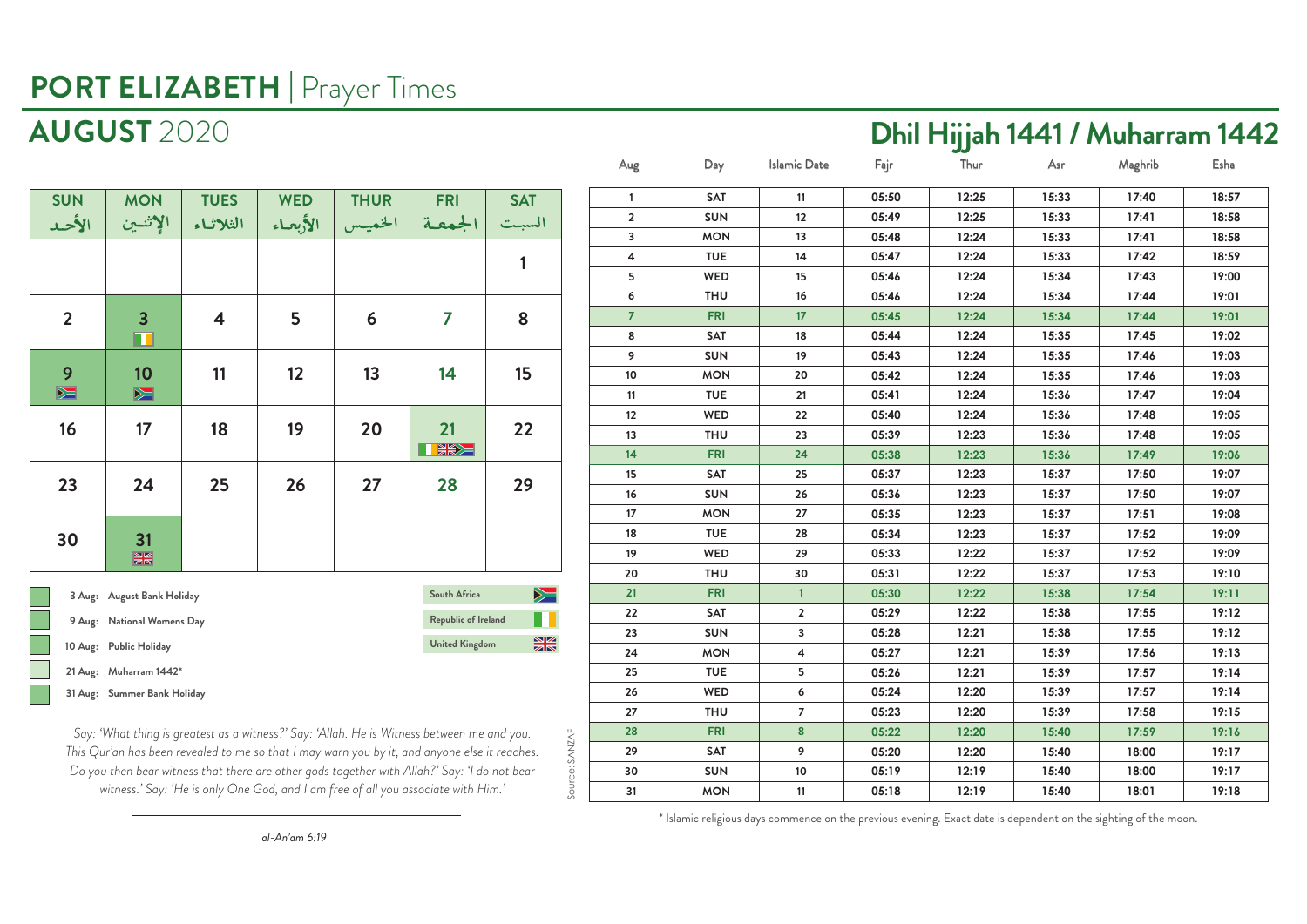### **SEPTEMBER** 2020 **Muharram / Safar 1442**

| <b>SUN</b><br>الأحد                        | <b>MON</b><br>الإثنين | <b>TUES</b><br>الثلاثاء | <b>WED</b><br>الأبحاء | <b>THUR</b><br>الخميس       | <b>FRI</b><br>الجمعة  | <b>SAT</b><br>السبت       |
|--------------------------------------------|-----------------------|-------------------------|-----------------------|-----------------------------|-----------------------|---------------------------|
|                                            |                       | 1                       | $\overline{2}$        | 3                           | 4                     | 5                         |
| 6                                          | 7                     | 8                       | 9                     | 10                          | 11                    | 12                        |
| 13                                         | 14                    | 15                      | 16                    | 17                          | 18                    | 19                        |
| 20<br>$\blacktriangleright$ $\blacksquare$ | 21                    | 22                      | 23                    | 24<br>$\blacktriangleright$ | 25                    | 26                        |
| 27                                         | 28                    | 29                      | 30                    |                             |                       |                           |
|                                            |                       |                         |                       |                             | South Africa          | $\blacktriangleright$ $=$ |
|                                            | 20 Sep: Rosh Hashana  |                         |                       |                             |                       |                           |
|                                            | 24 Sep: Heritage Day  |                         |                       |                             | Republic of Ireland   |                           |
|                                            |                       |                         |                       |                             | <b>United Kingdom</b> | 6                         |

| $\mathbf{1}$   | <b>TUE</b> | 12             | 05:16 | 12:19 | 15:41 | 18:02 | 19:19 |
|----------------|------------|----------------|-------|-------|-------|-------|-------|
| $\overline{2}$ | WED        | 13             | 05:15 | 12:18 | 15:41 | 18:02 | 19:19 |
| 3              | <b>THU</b> | 14             | 05:14 | 12:18 | 15:41 | 18:03 | 19:20 |
| 4              | <b>FRI</b> | 15             | 05:12 | 12:18 | 15:41 | 18:04 | 19:21 |
| 5              | SAT        | 16             | 05:11 | 12:17 | 15:41 | 18:04 | 19:21 |
| 6              | <b>SUN</b> | 17             | 05:10 | 12:17 | 15:41 | 18:05 | 19:22 |
| $\overline{7}$ | <b>MON</b> | 18             | 05:08 | 12:17 | 15:42 | 18:06 | 19:23 |
| 8              | <b>TUE</b> | 19             | 05:07 | 12:16 | 15:42 | 18:06 | 19:23 |
| 9              | <b>WED</b> | 20             | 05:06 | 12:16 | 15:42 | 18:07 | 19:24 |
| 10             | <b>THU</b> | 21             | 05:04 | 12:16 | 15:42 | 18:08 | 19:25 |
| 11             | <b>FRI</b> | 22             | 05:03 | 12:15 | 15:42 | 18:08 | 19:25 |
| 12             | SAT        | 23             | 05:02 | 12:15 | 15:42 | 18:09 | 19:26 |
| 13             | <b>SUN</b> | 24             | 05:00 | 12:15 | 15:43 | 18:10 | 19:27 |
| 14             | <b>MON</b> | 25             | 04:59 | 12:14 | 15:43 | 18:10 | 19:27 |
| 15             | <b>TUE</b> | 26             | 04:57 | 12:14 | 15:43 | 18:11 | 19:28 |
| 16             | WED        | 27             | 04:56 | 12:14 | 15:43 | 18:12 | 19:29 |
| 17             | <b>THU</b> | 28             | 04:55 | 12:13 | 15:43 | 18:12 | 19:29 |
| 18             | <b>FRI</b> | 29             | 04:53 | 12:13 | 15:43 | 18:13 | 19:30 |
| 19             | <b>SAT</b> | $\mathbf{1}$   | 04:52 | 12:13 | 15:44 | 18:14 | 19:31 |
| 20             | <b>SUN</b> | $\overline{2}$ | 04:50 | 12:12 | 15:44 | 18:14 | 19:31 |
| 21             | <b>MON</b> | 3              | 04:49 | 12:12 | 15:44 | 18:15 | 19:32 |
| 22             | <b>TUE</b> | 4              | 04:47 | 12:11 | 15:44 | 18:15 | 19:33 |
| 23             | <b>WED</b> | 5              | 04:46 | 12:11 | 15:44 | 18:17 | 19:34 |
| 24             | <b>THU</b> | 6              | 04:45 | 12:11 | 15:44 | 18:17 | 19:34 |
| 25             | <b>FRI</b> | $\overline{7}$ | 04:43 | 12:10 | 15:45 | 18:18 | 19:35 |
| 26             | <b>SAT</b> | 8              | 04:42 | 12:10 | 15:45 | 18:19 | 19:36 |
| 27             | <b>SUN</b> | 9              | 04:41 | 12:10 | 15:45 | 18:19 | 19:36 |
| 28             | <b>MON</b> | 10             | 04:39 | 12:09 | 15:45 | 18:20 | 19:37 |
| 29             | <b>TUE</b> | 11             | 04:38 | 12:09 | 15:45 | 18:21 | 19:38 |
| 30             | WED        | 12             | 04:36 | 12:09 | 15:46 | 18:22 | 19:39 |

Sep Day Islamic Date Fajr Thur Asr Maghrib Esha

*They do not measure Allah with His true measure when they say, 'Allah would not send down anything to a mere human being.' Say: 'Who, then, sent down the Book which Musa brought as a Light and Guidance for the people?' You put it down on sheets of paper to display it while concealing much. You were taught things you did not know, neither you nor your forefathers. Say: 'Allah!' Then leave them engrossed in playing their game.*

Source: SANZAF

Source: SANZAF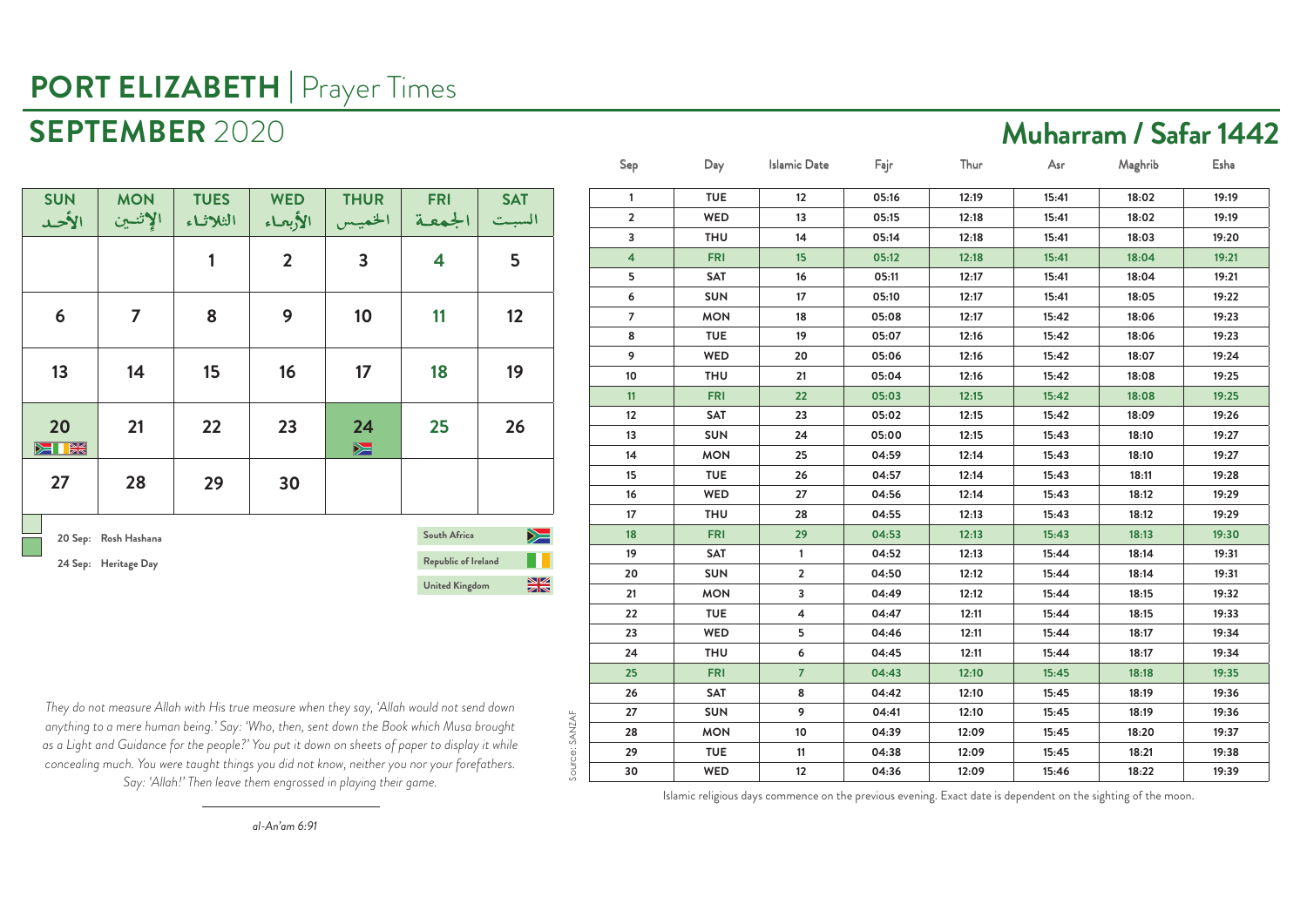| <b>TUES</b><br><b>FRI</b><br><b>THU</b><br>13<br>04:35<br>12:08<br>15:46<br>18:22<br>19:39<br><b>SUN</b><br><b>MON</b><br><b>WED</b><br><b>THUR</b><br><b>SAT</b><br>$\mathbf{1}$<br>$\overline{2}$<br><b>FRI</b><br>14<br>04:34<br>15:46<br>18:23<br>12:08<br>19:40<br>الإثنين<br>الأبعاء<br>الجمعة<br>الثلاثاء<br>الخميس<br>السبت<br>الأحد<br>3<br><b>SAT</b><br>15<br>19:41<br>04:32<br>12:08<br>15:46<br>18:24<br><b>SUN</b><br>16<br>19:42<br>4<br>04:31<br>12:08<br>15:47<br>18:25<br>$\overline{2}$<br>3<br>1<br><b>MON</b><br>17<br>5<br>04:30<br>12:07<br>15:47<br>18:25<br>19:42<br>6<br><b>TUE</b><br>18<br>19:43<br>04:29<br>12:07<br>15:47<br>18:26<br>5<br>$\overline{7}$<br>9<br>8<br>10<br>4<br>6<br>$\overline{7}$<br>WED<br>19<br>04:27<br>15:47<br>18:27<br>19:44<br>12:07<br>8<br><b>THU</b><br>20<br>04:26<br>12:06<br>15:47<br>18:27<br>19:44<br>9<br><b>FRI</b><br>21<br>15:47<br>19:45<br>04:25<br>12:06<br>18:28<br>12<br>13<br>14<br>15<br>16<br>17<br>11<br>10<br><b>SAT</b><br>22<br>04:23<br>12:06<br>15:48<br>18:29<br>19:46<br><b>SUN</b><br>23<br>15:48<br>19:47<br>11<br>04:22<br>12:06<br>18:30<br>12<br><b>MON</b><br>24<br>04:21<br>12:06<br>15:49<br>18:31<br>19:48<br>19<br>22<br>23<br>20<br>21<br>24<br>18<br>13<br><b>TUE</b><br>25<br>04:20<br>12:05<br>15:49<br>19:48<br>18:31<br>14<br>WED<br>26<br>15:49<br>18:32<br>19:49<br>04:19<br>12:05<br><b>THU</b><br>27<br>15<br>04:17<br>12:05<br>15:49<br>18:33<br>19:50<br>28<br>27<br>29<br>30<br>31<br>25<br>26<br>16<br><b>FRI</b><br>28<br>04:15<br>12:04<br>15:49<br>18:34<br>19:51<br>KSK<br>m<br>17<br><b>SAT</b><br>29<br>15:50<br>19:52<br>04:14<br>12:04<br>18:35<br><b>SUN</b><br>18:36<br>19:53<br>18<br>04:13<br>12:04<br>15:50<br>$\mathbf{1}$<br>$\geq$<br>South Africa<br>26 Oct: October Bank Holiday<br>19<br><b>MON</b><br>$\overline{2}$<br>15:50<br>18:36<br>19:53<br>04:11<br>12:03<br>П<br>29 Oct: Moulood - Birth Of The Prophet (PBUH)*<br>Republic of Ireland<br><b>TUE</b><br>20<br>3<br>15:50<br>18:37<br>19:54<br>04:10<br>12:03<br>▒<br><b>United Kingdom</b><br>WED<br>21<br>$\overline{4}$<br>04:09<br>12:03<br>15:51<br>18:38<br>19:55<br><b>THU</b><br>22<br>5<br>04:07<br>12:03<br>15:51<br>18:39<br>19:56<br>23<br><b>FRI</b><br>$6 \overline{6}$<br>04:06<br>12:03<br>15:52<br>18:40<br>19:57<br>24<br><b>SAT</b><br>$\overline{7}$<br>15:52<br>04:05<br>12:03<br>18:41<br>19:58<br><b>SUN</b><br>8<br>19:59<br>25<br>04:04<br>12:03<br>15:53<br>18:42<br>26<br><b>MON</b><br>9<br>15:53<br>18:43<br>04:03<br>12:03<br>20:00<br>Eyesight cannot perceive Him but He perceives eyesight.<br>27<br><b>TUE</b><br>10<br>04:02<br>15:53<br>18:43<br>20:00<br>12:02<br>He is the All-Penetrating, the All-Aware.<br>WED<br>15:53<br>28<br>11<br>04:01<br>12:02<br>18:44<br>20:01<br>Source: SANZAF<br><b>THU</b><br>12<br>12:02<br>15:54<br>29<br>04:00<br>18:45<br>20:02<br>al-An'am 6:103<br><b>FRI</b><br>30<br>13<br>03:59<br>12:02<br>15:54<br>18:46<br>20:03<br>31<br><b>SAT</b><br>14<br>03:58<br>12:02<br>15:55<br>18:47<br>20:04 |  |  |  |  |  |  | Oct | Day | <b>Islamic Date</b> | Fajr | Thur | Asr | Maghrib | Esha |
|--------------------------------------------------------------------------------------------------------------------------------------------------------------------------------------------------------------------------------------------------------------------------------------------------------------------------------------------------------------------------------------------------------------------------------------------------------------------------------------------------------------------------------------------------------------------------------------------------------------------------------------------------------------------------------------------------------------------------------------------------------------------------------------------------------------------------------------------------------------------------------------------------------------------------------------------------------------------------------------------------------------------------------------------------------------------------------------------------------------------------------------------------------------------------------------------------------------------------------------------------------------------------------------------------------------------------------------------------------------------------------------------------------------------------------------------------------------------------------------------------------------------------------------------------------------------------------------------------------------------------------------------------------------------------------------------------------------------------------------------------------------------------------------------------------------------------------------------------------------------------------------------------------------------------------------------------------------------------------------------------------------------------------------------------------------------------------------------------------------------------------------------------------------------------------------------------------------------------------------------------------------------------------------------------------------------------------------------------------------------------------------------------------------------------------------------------------------------------------------------------------------------------------------------------------------------------------------------------------------------------------------------------------------------------------------------------------------------------------------------------------------------------------------------------------------------------------------------------------------------------------------------------------------------------------------------------------------------------------------------------------------------------------------------------------------------|--|--|--|--|--|--|-----|-----|---------------------|------|------|-----|---------|------|
|                                                                                                                                                                                                                                                                                                                                                                                                                                                                                                                                                                                                                                                                                                                                                                                                                                                                                                                                                                                                                                                                                                                                                                                                                                                                                                                                                                                                                                                                                                                                                                                                                                                                                                                                                                                                                                                                                                                                                                                                                                                                                                                                                                                                                                                                                                                                                                                                                                                                                                                                                                                                                                                                                                                                                                                                                                                                                                                                                                                                                                                                    |  |  |  |  |  |  |     |     |                     |      |      |     |         |      |
|                                                                                                                                                                                                                                                                                                                                                                                                                                                                                                                                                                                                                                                                                                                                                                                                                                                                                                                                                                                                                                                                                                                                                                                                                                                                                                                                                                                                                                                                                                                                                                                                                                                                                                                                                                                                                                                                                                                                                                                                                                                                                                                                                                                                                                                                                                                                                                                                                                                                                                                                                                                                                                                                                                                                                                                                                                                                                                                                                                                                                                                                    |  |  |  |  |  |  |     |     |                     |      |      |     |         |      |
|                                                                                                                                                                                                                                                                                                                                                                                                                                                                                                                                                                                                                                                                                                                                                                                                                                                                                                                                                                                                                                                                                                                                                                                                                                                                                                                                                                                                                                                                                                                                                                                                                                                                                                                                                                                                                                                                                                                                                                                                                                                                                                                                                                                                                                                                                                                                                                                                                                                                                                                                                                                                                                                                                                                                                                                                                                                                                                                                                                                                                                                                    |  |  |  |  |  |  |     |     |                     |      |      |     |         |      |
|                                                                                                                                                                                                                                                                                                                                                                                                                                                                                                                                                                                                                                                                                                                                                                                                                                                                                                                                                                                                                                                                                                                                                                                                                                                                                                                                                                                                                                                                                                                                                                                                                                                                                                                                                                                                                                                                                                                                                                                                                                                                                                                                                                                                                                                                                                                                                                                                                                                                                                                                                                                                                                                                                                                                                                                                                                                                                                                                                                                                                                                                    |  |  |  |  |  |  |     |     |                     |      |      |     |         |      |
|                                                                                                                                                                                                                                                                                                                                                                                                                                                                                                                                                                                                                                                                                                                                                                                                                                                                                                                                                                                                                                                                                                                                                                                                                                                                                                                                                                                                                                                                                                                                                                                                                                                                                                                                                                                                                                                                                                                                                                                                                                                                                                                                                                                                                                                                                                                                                                                                                                                                                                                                                                                                                                                                                                                                                                                                                                                                                                                                                                                                                                                                    |  |  |  |  |  |  |     |     |                     |      |      |     |         |      |
|                                                                                                                                                                                                                                                                                                                                                                                                                                                                                                                                                                                                                                                                                                                                                                                                                                                                                                                                                                                                                                                                                                                                                                                                                                                                                                                                                                                                                                                                                                                                                                                                                                                                                                                                                                                                                                                                                                                                                                                                                                                                                                                                                                                                                                                                                                                                                                                                                                                                                                                                                                                                                                                                                                                                                                                                                                                                                                                                                                                                                                                                    |  |  |  |  |  |  |     |     |                     |      |      |     |         |      |
|                                                                                                                                                                                                                                                                                                                                                                                                                                                                                                                                                                                                                                                                                                                                                                                                                                                                                                                                                                                                                                                                                                                                                                                                                                                                                                                                                                                                                                                                                                                                                                                                                                                                                                                                                                                                                                                                                                                                                                                                                                                                                                                                                                                                                                                                                                                                                                                                                                                                                                                                                                                                                                                                                                                                                                                                                                                                                                                                                                                                                                                                    |  |  |  |  |  |  |     |     |                     |      |      |     |         |      |
|                                                                                                                                                                                                                                                                                                                                                                                                                                                                                                                                                                                                                                                                                                                                                                                                                                                                                                                                                                                                                                                                                                                                                                                                                                                                                                                                                                                                                                                                                                                                                                                                                                                                                                                                                                                                                                                                                                                                                                                                                                                                                                                                                                                                                                                                                                                                                                                                                                                                                                                                                                                                                                                                                                                                                                                                                                                                                                                                                                                                                                                                    |  |  |  |  |  |  |     |     |                     |      |      |     |         |      |
|                                                                                                                                                                                                                                                                                                                                                                                                                                                                                                                                                                                                                                                                                                                                                                                                                                                                                                                                                                                                                                                                                                                                                                                                                                                                                                                                                                                                                                                                                                                                                                                                                                                                                                                                                                                                                                                                                                                                                                                                                                                                                                                                                                                                                                                                                                                                                                                                                                                                                                                                                                                                                                                                                                                                                                                                                                                                                                                                                                                                                                                                    |  |  |  |  |  |  |     |     |                     |      |      |     |         |      |
|                                                                                                                                                                                                                                                                                                                                                                                                                                                                                                                                                                                                                                                                                                                                                                                                                                                                                                                                                                                                                                                                                                                                                                                                                                                                                                                                                                                                                                                                                                                                                                                                                                                                                                                                                                                                                                                                                                                                                                                                                                                                                                                                                                                                                                                                                                                                                                                                                                                                                                                                                                                                                                                                                                                                                                                                                                                                                                                                                                                                                                                                    |  |  |  |  |  |  |     |     |                     |      |      |     |         |      |
|                                                                                                                                                                                                                                                                                                                                                                                                                                                                                                                                                                                                                                                                                                                                                                                                                                                                                                                                                                                                                                                                                                                                                                                                                                                                                                                                                                                                                                                                                                                                                                                                                                                                                                                                                                                                                                                                                                                                                                                                                                                                                                                                                                                                                                                                                                                                                                                                                                                                                                                                                                                                                                                                                                                                                                                                                                                                                                                                                                                                                                                                    |  |  |  |  |  |  |     |     |                     |      |      |     |         |      |
|                                                                                                                                                                                                                                                                                                                                                                                                                                                                                                                                                                                                                                                                                                                                                                                                                                                                                                                                                                                                                                                                                                                                                                                                                                                                                                                                                                                                                                                                                                                                                                                                                                                                                                                                                                                                                                                                                                                                                                                                                                                                                                                                                                                                                                                                                                                                                                                                                                                                                                                                                                                                                                                                                                                                                                                                                                                                                                                                                                                                                                                                    |  |  |  |  |  |  |     |     |                     |      |      |     |         |      |
|                                                                                                                                                                                                                                                                                                                                                                                                                                                                                                                                                                                                                                                                                                                                                                                                                                                                                                                                                                                                                                                                                                                                                                                                                                                                                                                                                                                                                                                                                                                                                                                                                                                                                                                                                                                                                                                                                                                                                                                                                                                                                                                                                                                                                                                                                                                                                                                                                                                                                                                                                                                                                                                                                                                                                                                                                                                                                                                                                                                                                                                                    |  |  |  |  |  |  |     |     |                     |      |      |     |         |      |
|                                                                                                                                                                                                                                                                                                                                                                                                                                                                                                                                                                                                                                                                                                                                                                                                                                                                                                                                                                                                                                                                                                                                                                                                                                                                                                                                                                                                                                                                                                                                                                                                                                                                                                                                                                                                                                                                                                                                                                                                                                                                                                                                                                                                                                                                                                                                                                                                                                                                                                                                                                                                                                                                                                                                                                                                                                                                                                                                                                                                                                                                    |  |  |  |  |  |  |     |     |                     |      |      |     |         |      |
|                                                                                                                                                                                                                                                                                                                                                                                                                                                                                                                                                                                                                                                                                                                                                                                                                                                                                                                                                                                                                                                                                                                                                                                                                                                                                                                                                                                                                                                                                                                                                                                                                                                                                                                                                                                                                                                                                                                                                                                                                                                                                                                                                                                                                                                                                                                                                                                                                                                                                                                                                                                                                                                                                                                                                                                                                                                                                                                                                                                                                                                                    |  |  |  |  |  |  |     |     |                     |      |      |     |         |      |
|                                                                                                                                                                                                                                                                                                                                                                                                                                                                                                                                                                                                                                                                                                                                                                                                                                                                                                                                                                                                                                                                                                                                                                                                                                                                                                                                                                                                                                                                                                                                                                                                                                                                                                                                                                                                                                                                                                                                                                                                                                                                                                                                                                                                                                                                                                                                                                                                                                                                                                                                                                                                                                                                                                                                                                                                                                                                                                                                                                                                                                                                    |  |  |  |  |  |  |     |     |                     |      |      |     |         |      |
|                                                                                                                                                                                                                                                                                                                                                                                                                                                                                                                                                                                                                                                                                                                                                                                                                                                                                                                                                                                                                                                                                                                                                                                                                                                                                                                                                                                                                                                                                                                                                                                                                                                                                                                                                                                                                                                                                                                                                                                                                                                                                                                                                                                                                                                                                                                                                                                                                                                                                                                                                                                                                                                                                                                                                                                                                                                                                                                                                                                                                                                                    |  |  |  |  |  |  |     |     |                     |      |      |     |         |      |
|                                                                                                                                                                                                                                                                                                                                                                                                                                                                                                                                                                                                                                                                                                                                                                                                                                                                                                                                                                                                                                                                                                                                                                                                                                                                                                                                                                                                                                                                                                                                                                                                                                                                                                                                                                                                                                                                                                                                                                                                                                                                                                                                                                                                                                                                                                                                                                                                                                                                                                                                                                                                                                                                                                                                                                                                                                                                                                                                                                                                                                                                    |  |  |  |  |  |  |     |     |                     |      |      |     |         |      |
|                                                                                                                                                                                                                                                                                                                                                                                                                                                                                                                                                                                                                                                                                                                                                                                                                                                                                                                                                                                                                                                                                                                                                                                                                                                                                                                                                                                                                                                                                                                                                                                                                                                                                                                                                                                                                                                                                                                                                                                                                                                                                                                                                                                                                                                                                                                                                                                                                                                                                                                                                                                                                                                                                                                                                                                                                                                                                                                                                                                                                                                                    |  |  |  |  |  |  |     |     |                     |      |      |     |         |      |
|                                                                                                                                                                                                                                                                                                                                                                                                                                                                                                                                                                                                                                                                                                                                                                                                                                                                                                                                                                                                                                                                                                                                                                                                                                                                                                                                                                                                                                                                                                                                                                                                                                                                                                                                                                                                                                                                                                                                                                                                                                                                                                                                                                                                                                                                                                                                                                                                                                                                                                                                                                                                                                                                                                                                                                                                                                                                                                                                                                                                                                                                    |  |  |  |  |  |  |     |     |                     |      |      |     |         |      |
|                                                                                                                                                                                                                                                                                                                                                                                                                                                                                                                                                                                                                                                                                                                                                                                                                                                                                                                                                                                                                                                                                                                                                                                                                                                                                                                                                                                                                                                                                                                                                                                                                                                                                                                                                                                                                                                                                                                                                                                                                                                                                                                                                                                                                                                                                                                                                                                                                                                                                                                                                                                                                                                                                                                                                                                                                                                                                                                                                                                                                                                                    |  |  |  |  |  |  |     |     |                     |      |      |     |         |      |
|                                                                                                                                                                                                                                                                                                                                                                                                                                                                                                                                                                                                                                                                                                                                                                                                                                                                                                                                                                                                                                                                                                                                                                                                                                                                                                                                                                                                                                                                                                                                                                                                                                                                                                                                                                                                                                                                                                                                                                                                                                                                                                                                                                                                                                                                                                                                                                                                                                                                                                                                                                                                                                                                                                                                                                                                                                                                                                                                                                                                                                                                    |  |  |  |  |  |  |     |     |                     |      |      |     |         |      |
|                                                                                                                                                                                                                                                                                                                                                                                                                                                                                                                                                                                                                                                                                                                                                                                                                                                                                                                                                                                                                                                                                                                                                                                                                                                                                                                                                                                                                                                                                                                                                                                                                                                                                                                                                                                                                                                                                                                                                                                                                                                                                                                                                                                                                                                                                                                                                                                                                                                                                                                                                                                                                                                                                                                                                                                                                                                                                                                                                                                                                                                                    |  |  |  |  |  |  |     |     |                     |      |      |     |         |      |
|                                                                                                                                                                                                                                                                                                                                                                                                                                                                                                                                                                                                                                                                                                                                                                                                                                                                                                                                                                                                                                                                                                                                                                                                                                                                                                                                                                                                                                                                                                                                                                                                                                                                                                                                                                                                                                                                                                                                                                                                                                                                                                                                                                                                                                                                                                                                                                                                                                                                                                                                                                                                                                                                                                                                                                                                                                                                                                                                                                                                                                                                    |  |  |  |  |  |  |     |     |                     |      |      |     |         |      |
|                                                                                                                                                                                                                                                                                                                                                                                                                                                                                                                                                                                                                                                                                                                                                                                                                                                                                                                                                                                                                                                                                                                                                                                                                                                                                                                                                                                                                                                                                                                                                                                                                                                                                                                                                                                                                                                                                                                                                                                                                                                                                                                                                                                                                                                                                                                                                                                                                                                                                                                                                                                                                                                                                                                                                                                                                                                                                                                                                                                                                                                                    |  |  |  |  |  |  |     |     |                     |      |      |     |         |      |
|                                                                                                                                                                                                                                                                                                                                                                                                                                                                                                                                                                                                                                                                                                                                                                                                                                                                                                                                                                                                                                                                                                                                                                                                                                                                                                                                                                                                                                                                                                                                                                                                                                                                                                                                                                                                                                                                                                                                                                                                                                                                                                                                                                                                                                                                                                                                                                                                                                                                                                                                                                                                                                                                                                                                                                                                                                                                                                                                                                                                                                                                    |  |  |  |  |  |  |     |     |                     |      |      |     |         |      |
|                                                                                                                                                                                                                                                                                                                                                                                                                                                                                                                                                                                                                                                                                                                                                                                                                                                                                                                                                                                                                                                                                                                                                                                                                                                                                                                                                                                                                                                                                                                                                                                                                                                                                                                                                                                                                                                                                                                                                                                                                                                                                                                                                                                                                                                                                                                                                                                                                                                                                                                                                                                                                                                                                                                                                                                                                                                                                                                                                                                                                                                                    |  |  |  |  |  |  |     |     |                     |      |      |     |         |      |
|                                                                                                                                                                                                                                                                                                                                                                                                                                                                                                                                                                                                                                                                                                                                                                                                                                                                                                                                                                                                                                                                                                                                                                                                                                                                                                                                                                                                                                                                                                                                                                                                                                                                                                                                                                                                                                                                                                                                                                                                                                                                                                                                                                                                                                                                                                                                                                                                                                                                                                                                                                                                                                                                                                                                                                                                                                                                                                                                                                                                                                                                    |  |  |  |  |  |  |     |     |                     |      |      |     |         |      |
|                                                                                                                                                                                                                                                                                                                                                                                                                                                                                                                                                                                                                                                                                                                                                                                                                                                                                                                                                                                                                                                                                                                                                                                                                                                                                                                                                                                                                                                                                                                                                                                                                                                                                                                                                                                                                                                                                                                                                                                                                                                                                                                                                                                                                                                                                                                                                                                                                                                                                                                                                                                                                                                                                                                                                                                                                                                                                                                                                                                                                                                                    |  |  |  |  |  |  |     |     |                     |      |      |     |         |      |
|                                                                                                                                                                                                                                                                                                                                                                                                                                                                                                                                                                                                                                                                                                                                                                                                                                                                                                                                                                                                                                                                                                                                                                                                                                                                                                                                                                                                                                                                                                                                                                                                                                                                                                                                                                                                                                                                                                                                                                                                                                                                                                                                                                                                                                                                                                                                                                                                                                                                                                                                                                                                                                                                                                                                                                                                                                                                                                                                                                                                                                                                    |  |  |  |  |  |  |     |     |                     |      |      |     |         |      |
|                                                                                                                                                                                                                                                                                                                                                                                                                                                                                                                                                                                                                                                                                                                                                                                                                                                                                                                                                                                                                                                                                                                                                                                                                                                                                                                                                                                                                                                                                                                                                                                                                                                                                                                                                                                                                                                                                                                                                                                                                                                                                                                                                                                                                                                                                                                                                                                                                                                                                                                                                                                                                                                                                                                                                                                                                                                                                                                                                                                                                                                                    |  |  |  |  |  |  |     |     |                     |      |      |     |         |      |

\* Islamic religious days commence on the previous evening. Exact date is dependent on the sighting of the moon.

### **OCTOBER** 2020 **Safar / Rabi-ul-Awwal 1442**

**26 Oct: October Bank Holiday**

الأحد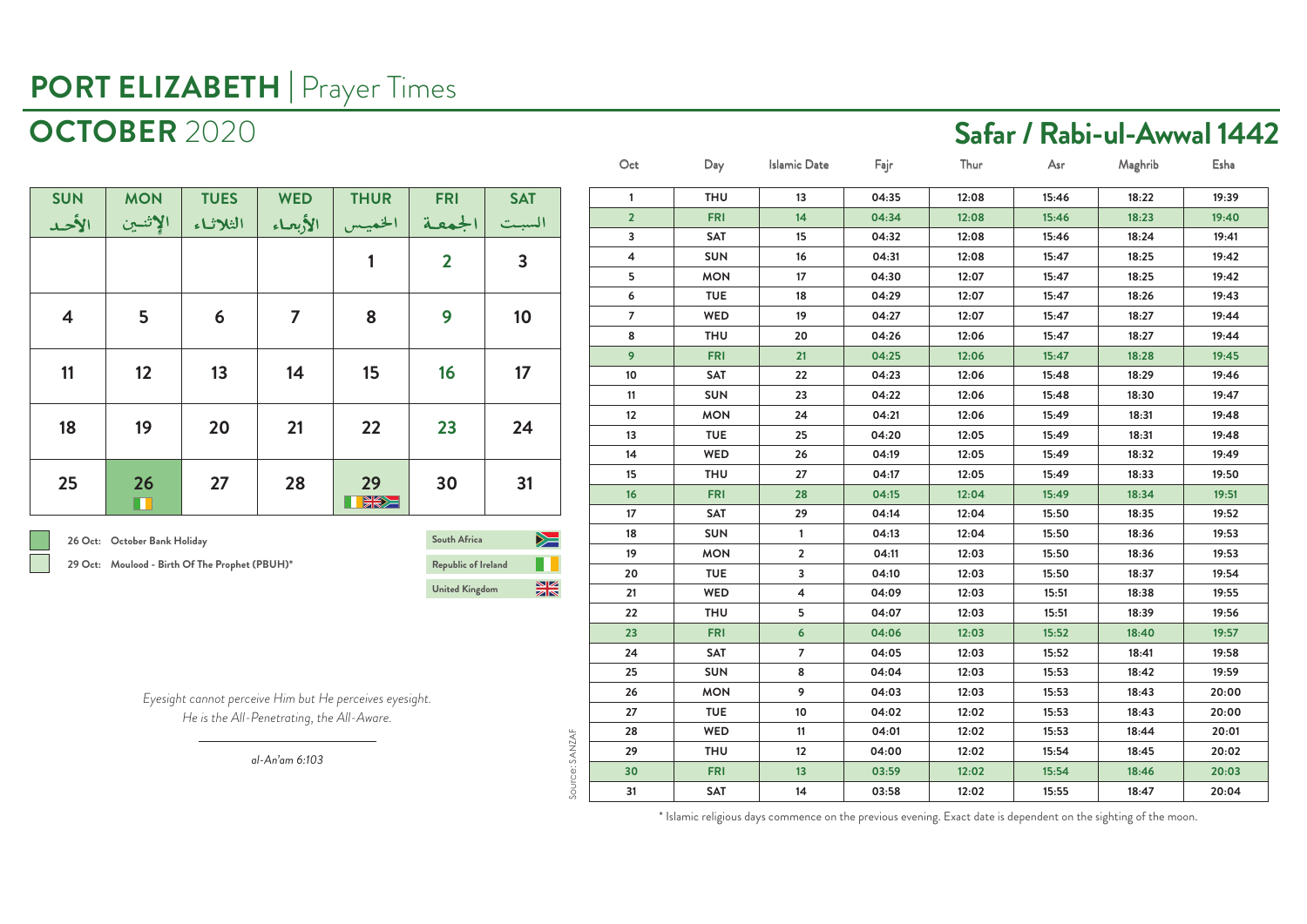**NOVEMBER** 2020 **Rabi-ul-Awwal / Rabi-ul-Aakhir 1442**

| <b>SUN</b><br>الأحد | <b>MON</b><br>الإثنين | <b>TUES</b><br>الثلاثاء | <b>WED</b><br>الأبعاء   | <b>THUR</b><br>الخميس | <b>FRI</b><br>الجمعة | <b>SAT</b><br>السبت |
|---------------------|-----------------------|-------------------------|-------------------------|-----------------------|----------------------|---------------------|
| $\mathbf{1}$        | $\overline{2}$        | $\overline{3}$          | $\overline{\mathbf{4}}$ | 5                     | 6                    | $\overline{7}$      |
| 8                   | 9                     | 10                      | 11                      | 12                    | 13                   | 14<br>天光水           |
| 15                  | 16                    | 17                      | 18                      | 19                    | 20                   | 21                  |
| 22                  | 23                    | 24                      | 25                      | 26                    | 27                   | 28                  |
| 29                  | 30                    |                         |                         |                       |                      |                     |

**14 Nov: Diwali**

**South Africa** ▶≡ **Republic of Ireland** M I  $\frac{N}{N}$ **United Kingdom**

*What is with you runs out but what is with Allah goes on forever Those who are steadfast will be recompensed according to the best that they did.*

| Nov            | Day        | <b>Islamic Date</b>     | Fajr  | Thur  | Asr   | Maghrib | Esha  |
|----------------|------------|-------------------------|-------|-------|-------|---------|-------|
| 1              | <b>SUN</b> | 15                      | 03:57 | 12:03 | 15:56 | 18:48   | 20:05 |
| $\mathbf{2}$   | <b>MON</b> | 16                      | 03:56 | 12:03 | 15:56 | 18:49   | 20:06 |
| 3              | <b>TUE</b> | 17                      | 03:55 | 12:03 | 15:57 | 18:50   | 20:07 |
| 4              | WED        | 18                      | 03:55 | 12:04 | 15:58 | 18:51   | 20:08 |
| 5              | <b>THU</b> | 19                      | 03:54 | 12:04 | 15:58 | 18:52   | 20:09 |
| 6              | <b>FRI</b> | 20                      | 03:53 | 12:04 | 15:59 | 18:53   | 20:10 |
| $\overline{7}$ | SAT        | 21                      | 03:52 | 12:04 | 15:59 | 18:54   | 20:11 |
| 8              | <b>SUN</b> | 22                      | 03:51 | 12:03 | 15:59 | 18:55   | 20:11 |
| 9              | <b>MON</b> | 23                      | 03:50 | 12:03 | 16:00 | 18:55   | 20:12 |
| 10             | <b>TUE</b> | 24                      | 03:49 | 12:03 | 16:00 | 18:56   | 20:13 |
| 11             | WED        | 25                      | 03:48 | 12:03 | 16:00 | 18:57   | 20:14 |
| 12             | <b>THU</b> | 26                      | 03:48 | 12:03 | 16:00 | 18:57   | 20:14 |
| 13             | <b>FRI</b> | 27                      | 03:47 | 12:03 | 16:01 | 18:58   | 20:15 |
| 14             | SAT        | 28                      | 03:46 | 12:03 | 16:01 | 18:58   | 20:15 |
| 15             | <b>SUN</b> | 29                      | 03:46 | 12:03 | 16:01 | 18:59   | 20:16 |
| 16             | <b>MON</b> | 30                      | 03:45 | 12:03 | 16:02 | 19:00   | 20:17 |
| 17             | <b>TUE</b> | $\mathbf{1}$            | 03:44 | 12:03 | 16:02 | 19:01   | 20:18 |
| 18             | WED        | $\overline{\mathbf{2}}$ | 03:44 | 12:04 | 16:03 | 19:02   | 20:19 |
| 19             | <b>THU</b> | 3                       | 03:43 | 12:04 | 16:04 | 19:03   | 20:20 |
| 20             | <b>FRI</b> | $\overline{\mathbf{4}}$ | 03:42 | 12:04 | 16:04 | 19:04   | 20:21 |
| 21             | SAT        | 5                       | 03:42 | 12:04 | 16:05 | 19:05   | 20:22 |
| 22             | <b>SUN</b> | 6                       | 03:41 | 12:04 | 16:05 | 19:06   | 20:23 |
| 23             | <b>MON</b> | $\overline{7}$          | 03:41 | 12:04 | 16:06 | 19:07   | 20:24 |
| 24             | <b>TUE</b> | 8                       | 03:40 | 12:04 | 16:06 | 19:08   | 20:25 |
| 25             | WED        | 9                       | 03:40 | 12:04 | 16:07 | 19:09   | 20:26 |
| 26             | <b>THU</b> | 10                      | 03:40 | 12:05 | 16:08 | 19:10   | 20:27 |
| 27             | <b>FRI</b> | 11                      | 03:40 | 12:05 | 16:08 | 19:11   | 20:28 |
| 28             | SAT        | $12 \overline{ }$       | 03:39 | 12:05 | 16:09 | 19:12   | 20:29 |
| 29             | <b>SUN</b> | 13                      | 03:39 | 12:06 | 16:10 | 19:13   | 20:30 |
| 30             | <b>MON</b> | 14                      | 03:39 | 12:07 | 16:11 | 19:14   | 20:31 |
|                |            |                         |       |       |       |         |       |

*An-Nahl 16:96*